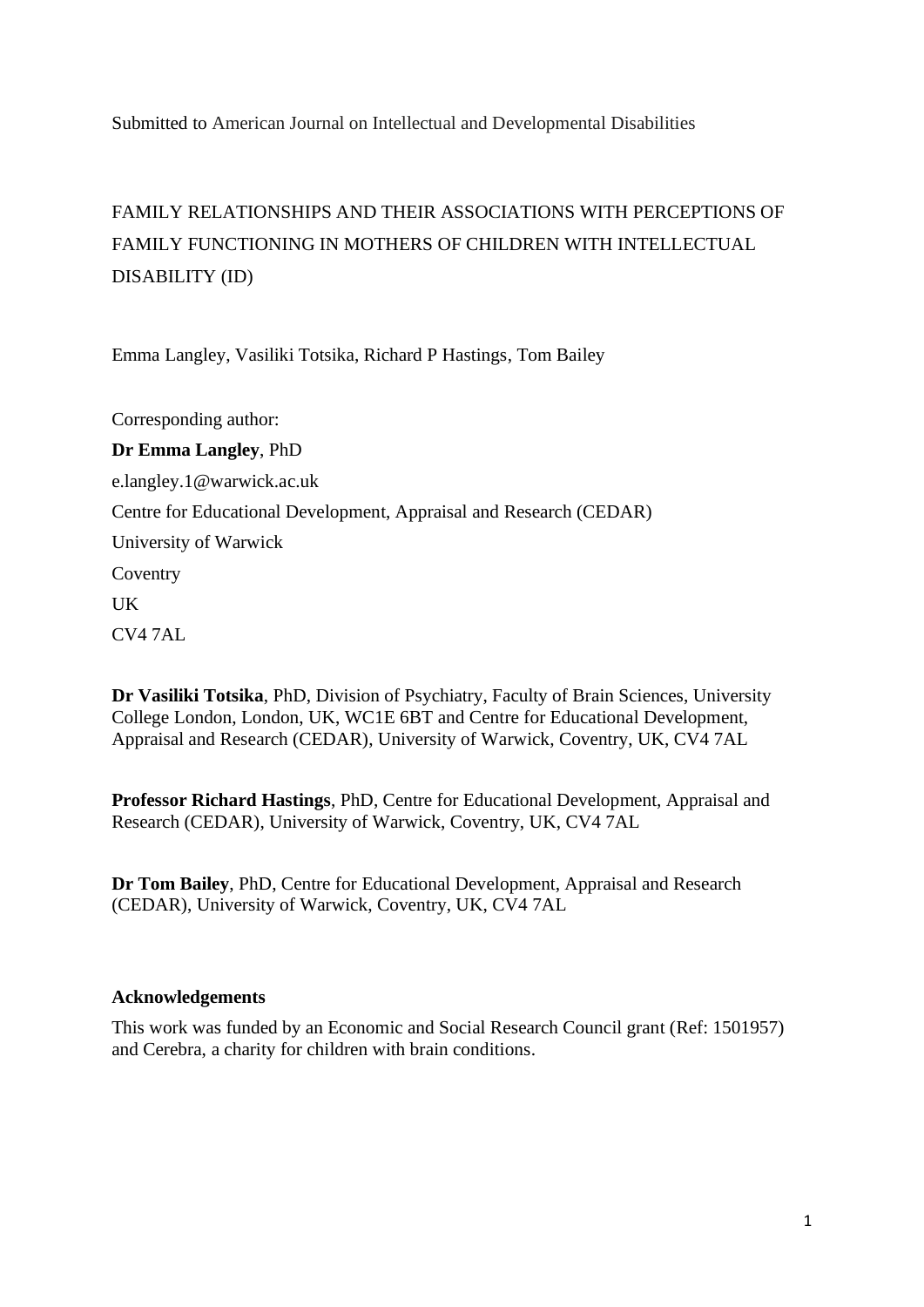Family Relationships and their Associations with Perceptions of Family Functioning in Mothers of Children with Intellectual Disability (ID)

### **Abstract**

We explored whether reports of three dyadic relationships (marital/partner, parentchild, sibling) were related to perceptions of family functioning in 467 mothers of children with Intellectual Disability (ID) aged 4-15 years. Structural equation models were fitted to examine associations between relationship indicators and family functioning. The final structural model showed that partner relationship satisfaction, partner disagreement, childparent conflict, and sibling relationship warmth accounted for the most variance in family functioning, with partner relationship satisfaction having the strongest positive association. Dimensions of dyadic relationships appear to be associated with broader constructs of family functioning in this sample of mothers, signifying the potential for systemic intervention.

**Key words**: Family functioning, Intellectual Disability, confirmatory factor analysis, structural equation modelling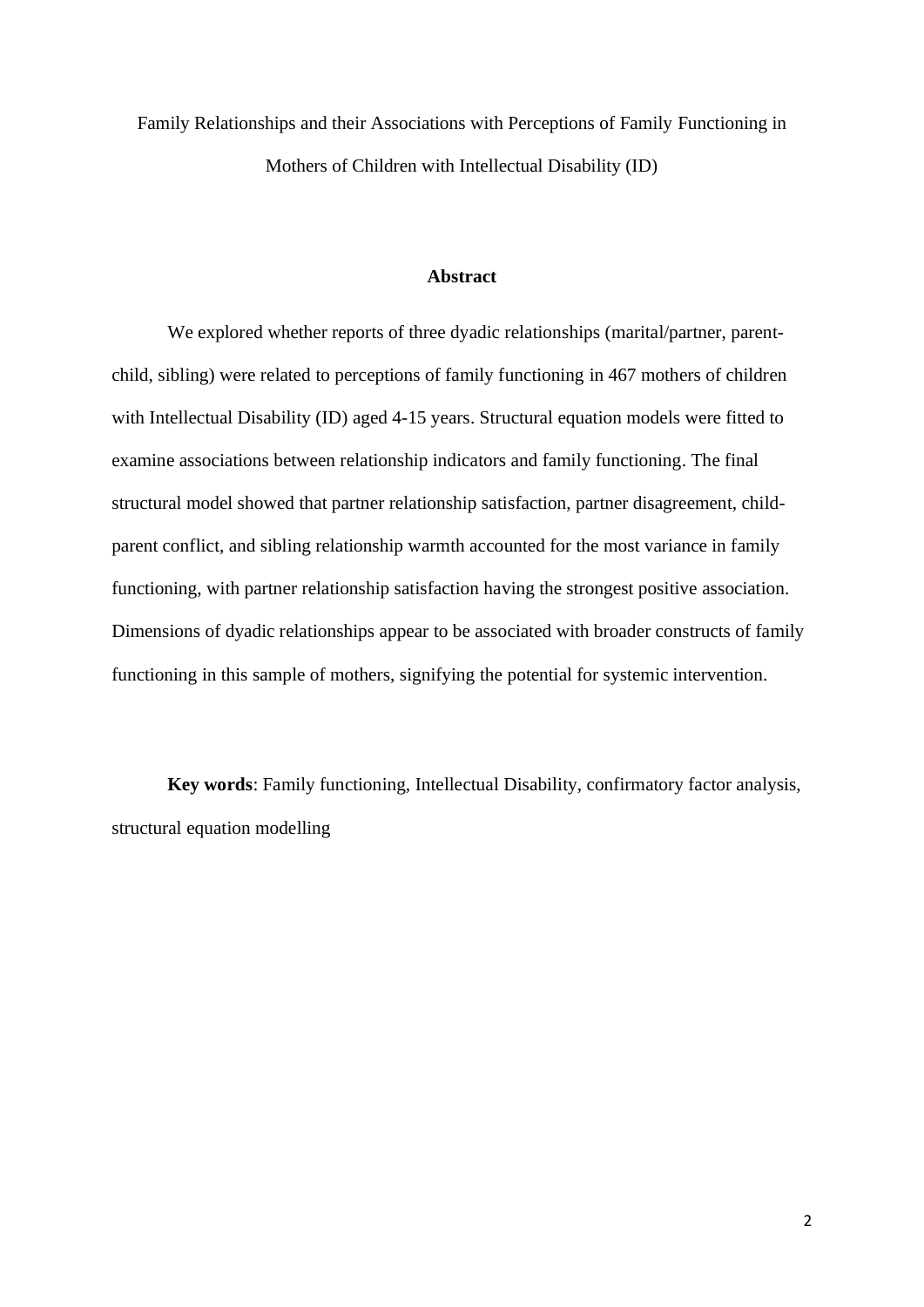### **Introduction**

The aim of the current study was to explore whether functioning in three family subsystems (marital/partner, parent-child, sibling) was associated with perceptions of overall family functioning in mothers of children with Intellectual Disability (ID). According to Family Systems Theory (FST), the family is a unit that can comprise a number of subsystems, including the marital/partner, parental (parent-child), and sibling subsystem (Cox & Paley, 1997). From this perspective, the family is viewed as an interconnected system where raising a child with a disability impacts on all family members in these subsystems (Seligman & Darling, 2007). Much of the family research in the ID field has explored the individual as the core unit of analysis, rather than the family (Davis & Gavidia-Payne, 2009; Hoffman et al., 2006). While research focusing on interactions within and between family subsystems in families of children with ID is growing, far less research has been conducted involving larger triadic and whole-family questions, perhaps due to the level of complexity involved in conceptualizing and measuring outcomes or functioning at the broader family system level (Cox & Paley, 1997). Different knowledge can be gained from exploring experience at the family rather than the individual or dyadic level (Zuna, Summers, Turnbull, Hu & Xu, 2010). Broadening the unit from the 'individual' to the 'family' not only recognizes the impact on other members within the family system, but how the well-being of other family members and subsystems may in turn influence the outcomes of the child with a disability (Boehm & Carter, 2019; Guralnick, 2001; Rolland, 2012).

Until recently, there have only been a few measures available to analyze functioning or outcomes at the whole family level, and even fewer which are specific to families of a child with a disability (Singer & Wang, 2014). One family-level construct that has emerged as an important aspect to explore in the disability field is Family Quality of Life (FQOL) (Brown et al., 2006; Turnbull, Summers, Lee, & Kyzar, 2007). FQOL has been defined as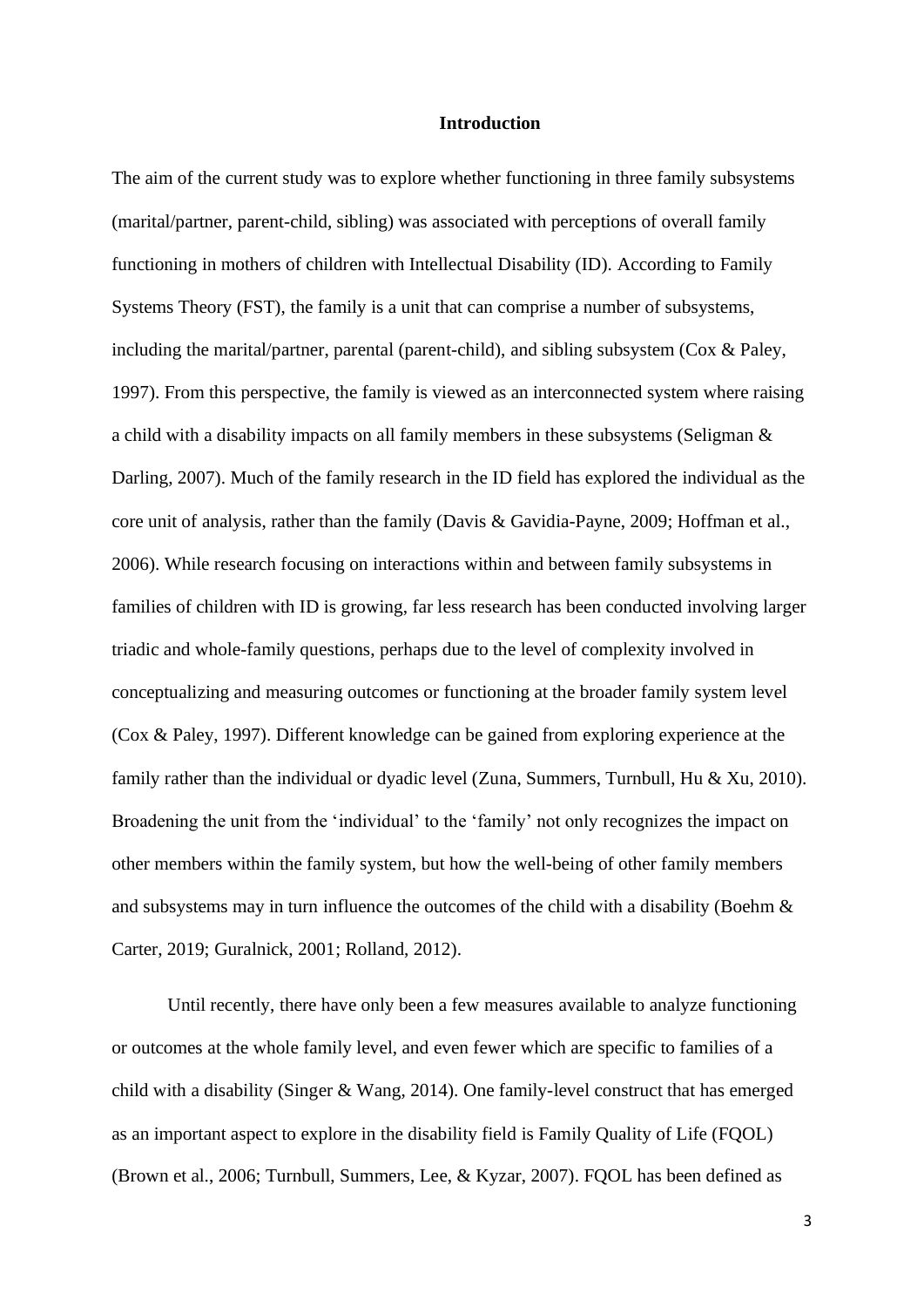"conditions where the family's needs are met, and family members enjoy their life together as a family and have the chance to do things which are important to them" (Park et al., 2003, p.368). Whilst initial work focused primarily on the development of the FQOL construct and how to measure it (Gardiner & Iarocci, 2012; Hastings, 2016), more recent studies have explored variables associated with FQOL with parents of children with ID (Boehm et al., 2015; Boehm & Carter, 2019; Ferrer, Vilaseca, & Olmos, 2017; Vanderkerken, Heyvaert, Onghena & Maes, 2018). Work by Boehm and Carter (2019) with 529 parents of children with ID, for example, found that overall FQOL was high, and that social relationships accounted for 26% of the variance in this outcome.

Another family-level construct that has received some research attention is family functioning, which arose from Family Systems Theory (Summers et al., 2005). Family functioning can be defined in a variety of ways, but most definitions comprise the extent to which members of the family unit communicate, build relationships, and manage daily life (Jellett, Wood, Giallo, & Seymour, 2015). Family functioning has been found to be associated with parent and child outcomes in families with typically developing children. For example, using large-scale normative data of caregivers of typically developing children, Renzaho, Mellor, McCabe, and Powell (2011) found that after controlling for socioeconomic status (SES) and ethnicity, parents in more poorly functioning families were at greater risk of psychological distress and had children with lower levels of prosocial behavior and higher levels of behavioral difficulties.

The construct of family functioning appears particularly pertinent to families raising a child with ID. Parents are often required to care for the child on an intensive basis, which can impact family lifestyles (Brown et al., 2006), priorities, and interactions between family members (McConkey, Truesdale-Kennedy, Chang, Jarrah, & Shukri, 2008). Family functioning has been shown to be poorer in families of children with ID (Al-Krenawi,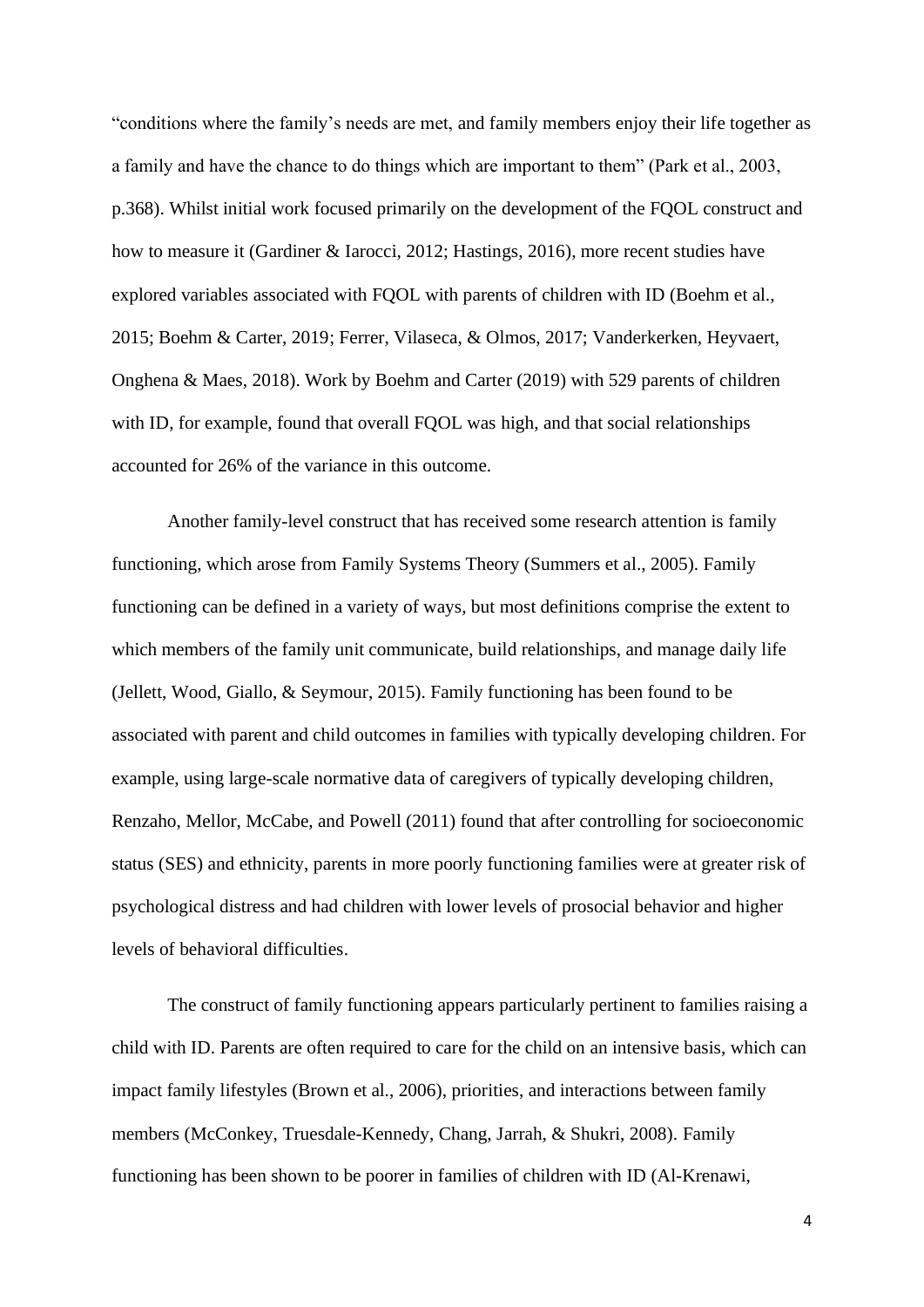Graham, & Al Gharaibeh, 2011; Rani et al., 2018) and Autism Spectrum Disorder (ASD) (Pisula & Porębowicz-Dörsmann, 2017) when compared to families with typically developing children. Work in this area has often focused on families of children with ASD, with mothers of children with ASD reporting lower family adaptability and cohesion compared to mothers of typically developing children (Gau et al., 2012; Higgins et al., 2005). Interestingly, there have been found to be no differences in family functioning between fathers with and without a child with ASD (Gau et al., 2012), which could be explained by mothers' greater involvement in the daily care of the child (Hartley, Mihaila, Otalora-Fadner, & Bussanich, 2014), and changes to other life roles, like work (Gray, 2003), which require significant adaptation. It is therefore possible that these changes in role for mothers implicate their perceptions of how their family is functioning. While ASD often co-occurs with ID (Tonnesen et al., 2016), further work is needed to explore what contributes to mothers' perceptions of family functioning in families raising a child with ID. This would inform the design and delivery of support which has the potential to impact outcomes of other family members, based on the understanding that family subsystems are interconnected.

There is theoretical and empirical evidence to suggest that functioning in one family subsystem can influence functioning in another. For example, there is some linkage between marital relationships and parent-child relationships, where conflict in one subsystem can affect another (Erel & Burman, 1995). Harley et al. (2016) used diary studies to capture the positive and negative marital interactions and levels of parenting stress of 176 married couples, and found that negative marital interactions 'spilled over' into parenting experiences: a day with a high number of negative marital interactions was associated with a higher level of parenting stress for both mothers and fathers of children with ASD. This same-day 'spillover' was also found to flow bidirectionally for mothers and not fathers. Currently there are no ID studies that have examined whether functioning at the subsystem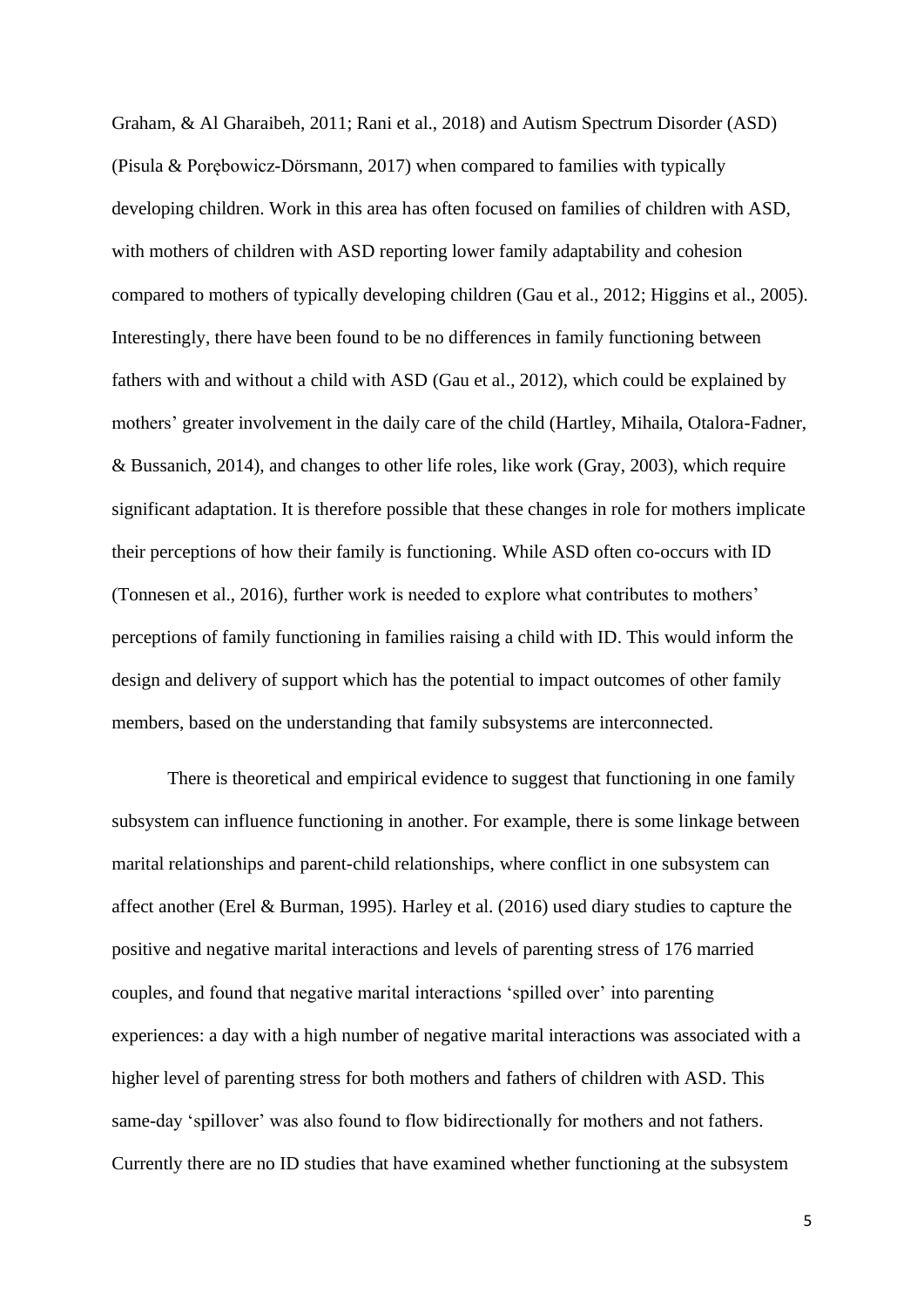level is associated with functioning at the broader family system level. For example, it could be that how a mother feels about their relationship with their partner, with their child, or the relationship between children in their family, may have some bearing on how satisfied they feel with their family overall. Existing research evidence suggests that these subsystemfamily functioning associations may be significant.

The couple subsystem is considered to be at the heart of the family system, with its stability having implications for others in the family unit (Seligman & Darling 2007). Marital (or partner) satisfaction has been found to be a predictor of family-level outcomes. Early work by Trute (1990) explored child and parent predictors of family adjustment in 88 families of children with DD, reporting that overall family adjustment (as captured by the Family Assessment Measure III; Skinner, Steinhauer, & Santa-Barbara, 1983) was associated with specific aspects of marital adjustment (dyadic cohesion, and consensus). Trute suggested that strengthening the couple subsystem could assist in maintaining a stable family environment. Correlations between couple negativity and subsequent negative family interactions (Kitzmann, 2000), and between maternal marital satisfaction and overall family functioning (Feldman, Wentzel, Weinberger, & Munson, 1990) have also been found in studies within the general population. It is therefore possible that satisfaction in the marital/partner subsystem may have a bearing on how satisfied mothers of children with ID feel about how their family functions overall.

The parenting subsystem and family functioning may also be related. The quality of parent-child interactions influence child developmental outcomes (Guralnick, 2001), with warmth and criticism in parent-child interactions found to be bidirectionally related to the symptoms and emotional and behavioral outcomes of children with ASD (Hickey, Bolt, Rodriguez & Hartley, 2020). Parent-child interactions can be affected when raising a child with ID (Totsika, Hastings, Vagenas, & Emerson, 2014), with greater conflict and less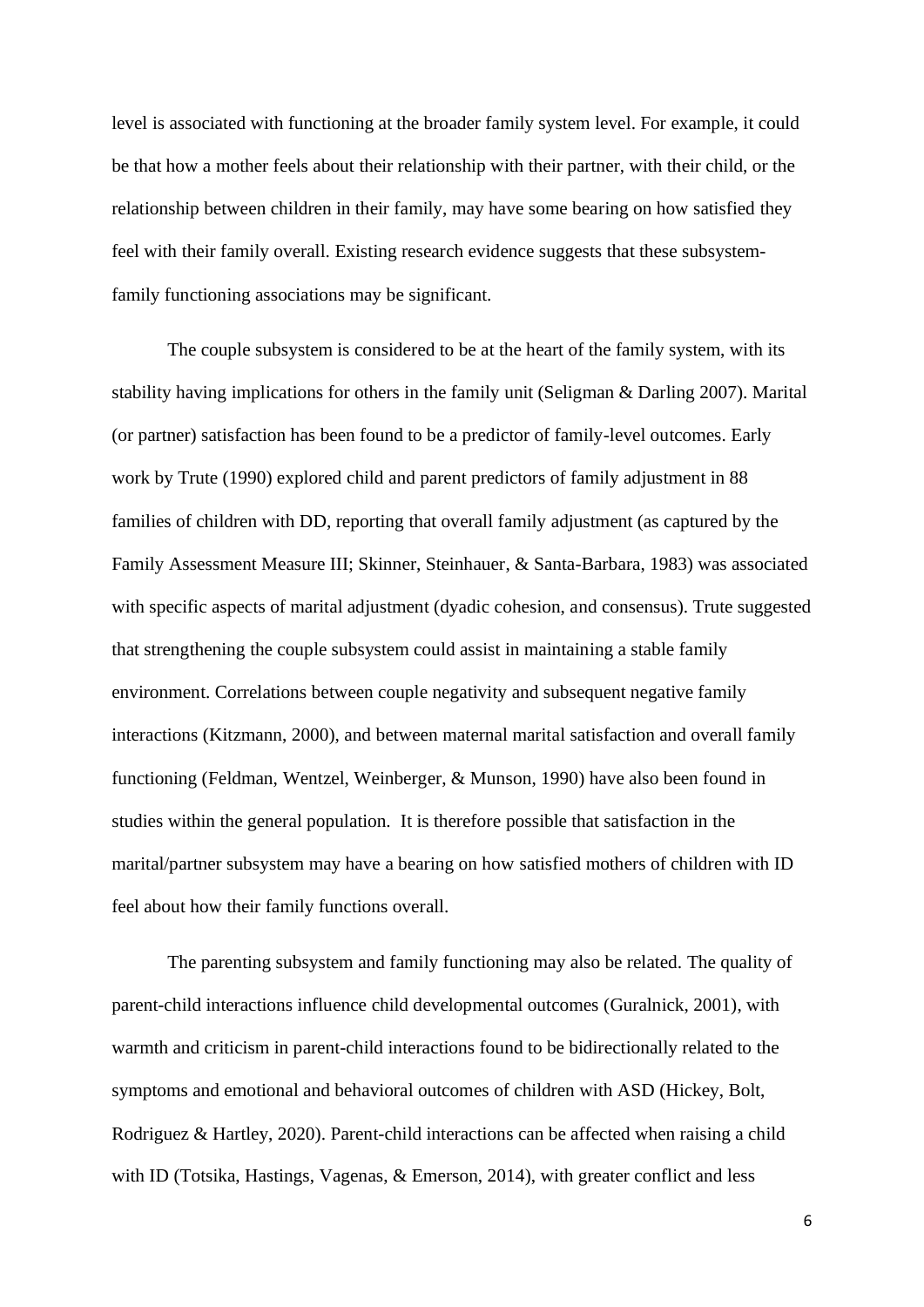warmth in the parent-child relationship found to lead to later child behavioural and emotional problems (Totsika et al., 2020), which may in turn be reflected in how a mother perceives the functioning of their family. However due to a lack of empirical evidence, it is not clear whether the parent-child relationship is associated with broader family-level outcomes such as family functioning. Poorer family functioning (Herring et al., 2006; Jellett et al., 2014) and family quality of life (Davis & Gavidia-Payne, 2009) has been found to be significantly associated with the presence of child emotional and behavioral problems in families of children with disabilities.

The sibling subsystem is an aspect of family functioning which requires further exploration. As one of the key subsystems of a family unit (Seligman & Darling, 2007), relations between siblings have the capacity to affect those at the individual and subsystem level (Feinberg, Solmeyer, & McHale, 2012). Closeness to siblings is a consistent predictor of an individual's adjustment in later life (Vaillant & Mukamal, 2001) and conflictual sibling interactions have been found to contribute to parental stress (McHale & Crouter, 1996 cited in Feinberg et al., 2012). The outcomes for siblings of children with a brother or sister with ID and/or ASD have been the focus of a number of empirical studies (Hayden, Hastings, Totsika & Langley, 2019; Stoneman, 2005), however relationships between siblings have received significantly less attention (Hastings, 2016). Associations between sibling relationship quality and parents' perceptions of family functioning are yet to be studied in the disability field. It is interesting and pertinent to explore whether the sibling subsystem - a subsystem of which a mother is not a part - has an influence on how they perceive their family to be functioning.

The current study took a micro-level family systems approach (Cridland, Jones, Magee, Caputi, 2014) to explore interactions within the family itself. The following research question was investigated: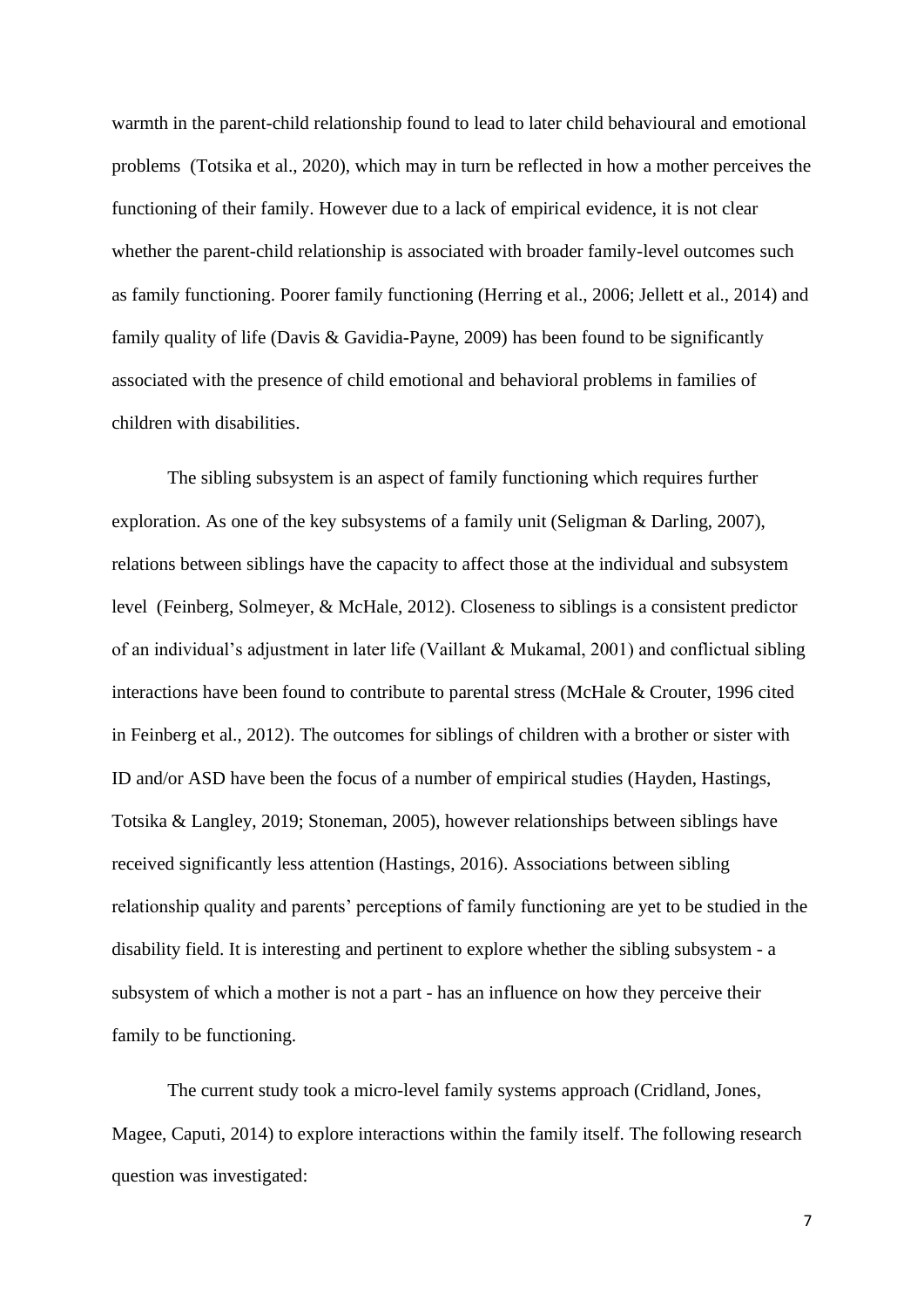• Is functioning in three family subsystems (marital/partner, parent-child, sibling) associated with perceptions of overall family functioning in mothers of children with ID?

Based on Family Systems Theory, we hypothesised that family subsystems would be associated with latent construct of family functioning. We did not add specific hypotheses as to the direction or relative magnitude of associations because of the lack of previous guiding research.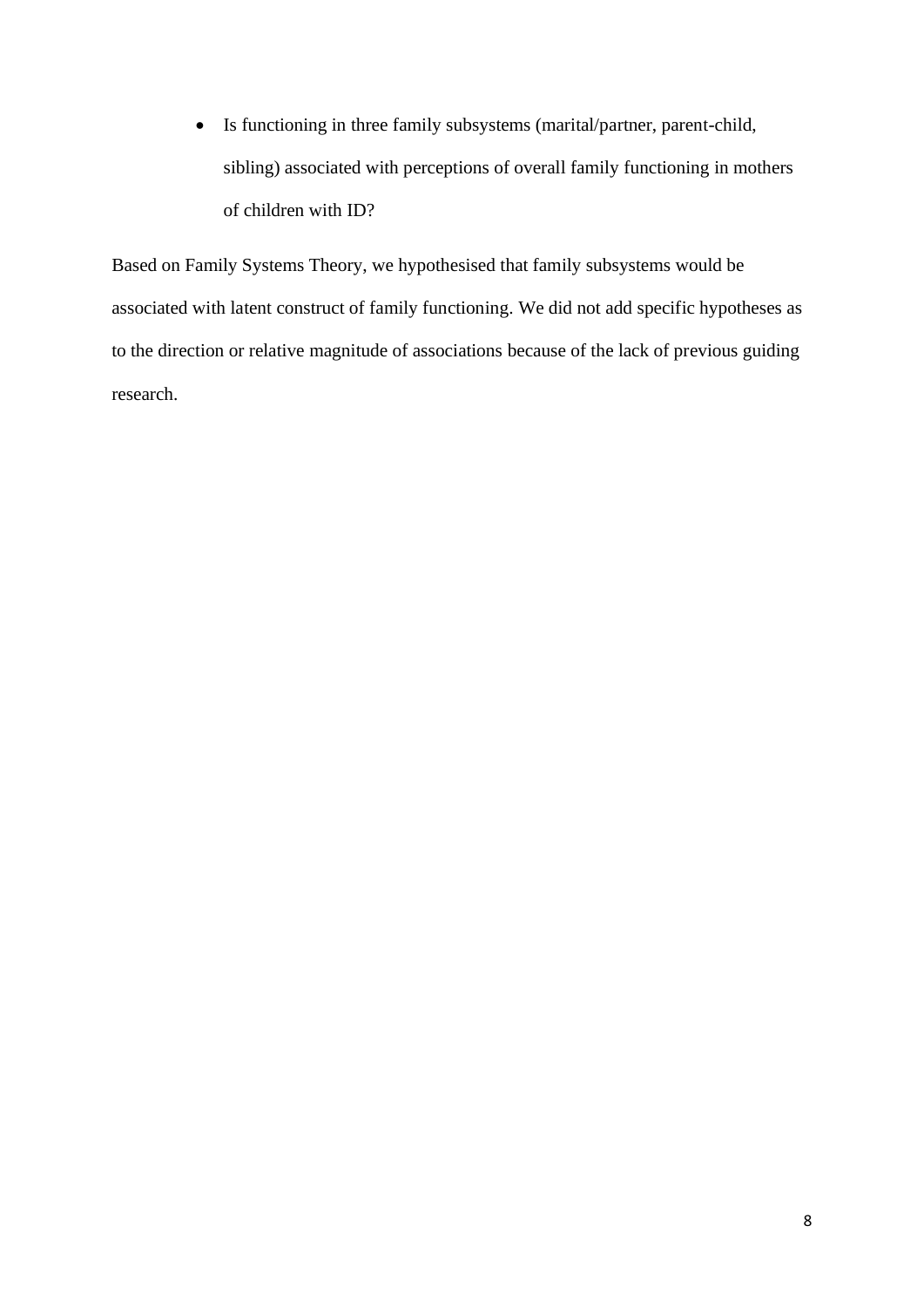#### **Methods**

### Participants

Data from 467 mothers of children with ID from a UK cohort study (citation removed for blind review) were analysed. Detail about the participating sample is provided in Table 1. The majority were biological mothers (*n=*437, 93.6%) and lived with their spouse (*n=*397, 85%). Two hundred and twenty-four mothers (48%) were educated to university degree level or higher, with 236 (50.5%) not in work at the time of the research. The majority of mothers described their ethnicity as White (*n*= 431; 92.3%). Families had on average two children living in the household ( $M=2.48$ ,  $SD=0.71$ ,  $Range=1-7$ ) and the majority of families had a weekly household income below the UK median level at the time of the data collection (*n=*268, 57.4%).

The children mothers reported on in the survey were all reported to have ID. Twohundred and thirty-nine (51.2%) children were reported to have a 'mild/moderate' ID, and 223 (47.8%) a 'severe/profound' ID. Just over half of the sample were also reported to have ASD  $(n=243, 52%)$ . Children were on average 9 years of age (SD=2.93, Range = 4-15 years) and most were male: 293 (68.0%).

Parents were asked to answer questions about any sibling between the ages of 4 and 15 years of age. If there was more than one sibling in this age range, they were asked to select the child closest in age to the child with ID. Two-hundred and thirty-four siblings were male (50.1%) and 225 (48.2%) were female. The majority of siblings were the same gender: 228 (52.9%). Siblings of the child with ID were on average 9 years of age (SD=3.24, Range = 4-15 years). The majority of siblings (*n*=342, 73.2%) were not considered to themselves have "a longstanding illness, disability or infirmity".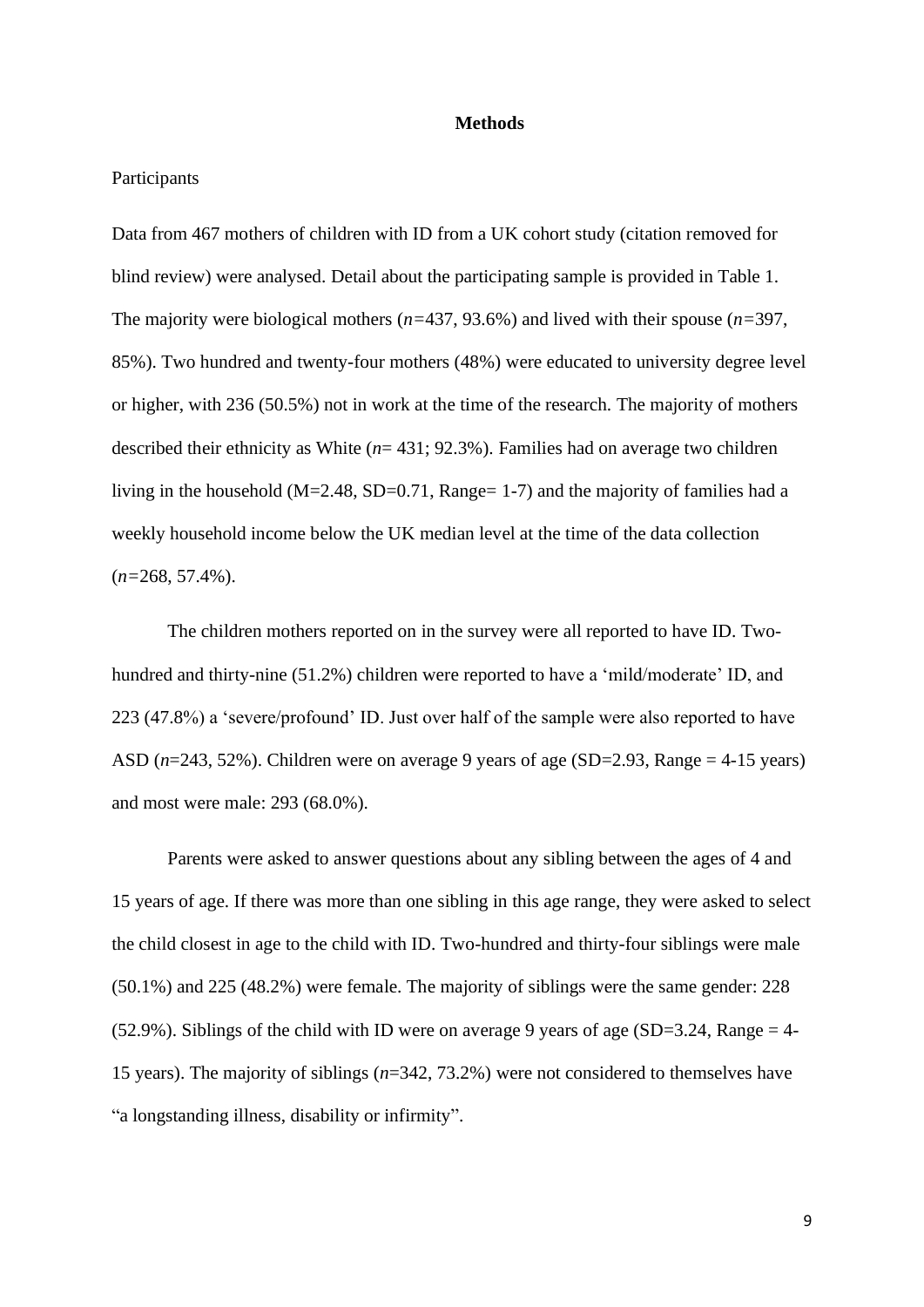| $n\left(\%\right)$ |
|--------------------|
|                    |
| 437(93.6)          |
| 27(5.8)            |
| 1(0.2)             |
| 2(0.4)             |
|                    |
| 397(85.0)          |
| 70(15.0)           |
|                    |
| 224(48.0)          |
| 221(47.3)          |
| 22(4.7)            |
|                    |
| 230(39.3)          |
| 236(50.5)          |
| 1(0.2)             |
|                    |
| 431(92.3)          |
| 4(0.9)             |
| 4(0.9)             |
| 5(1.1)             |
|                    |

*Table 1 Demographic profile of mothers (N=467) and their child with Intellectual Disability and a sibling*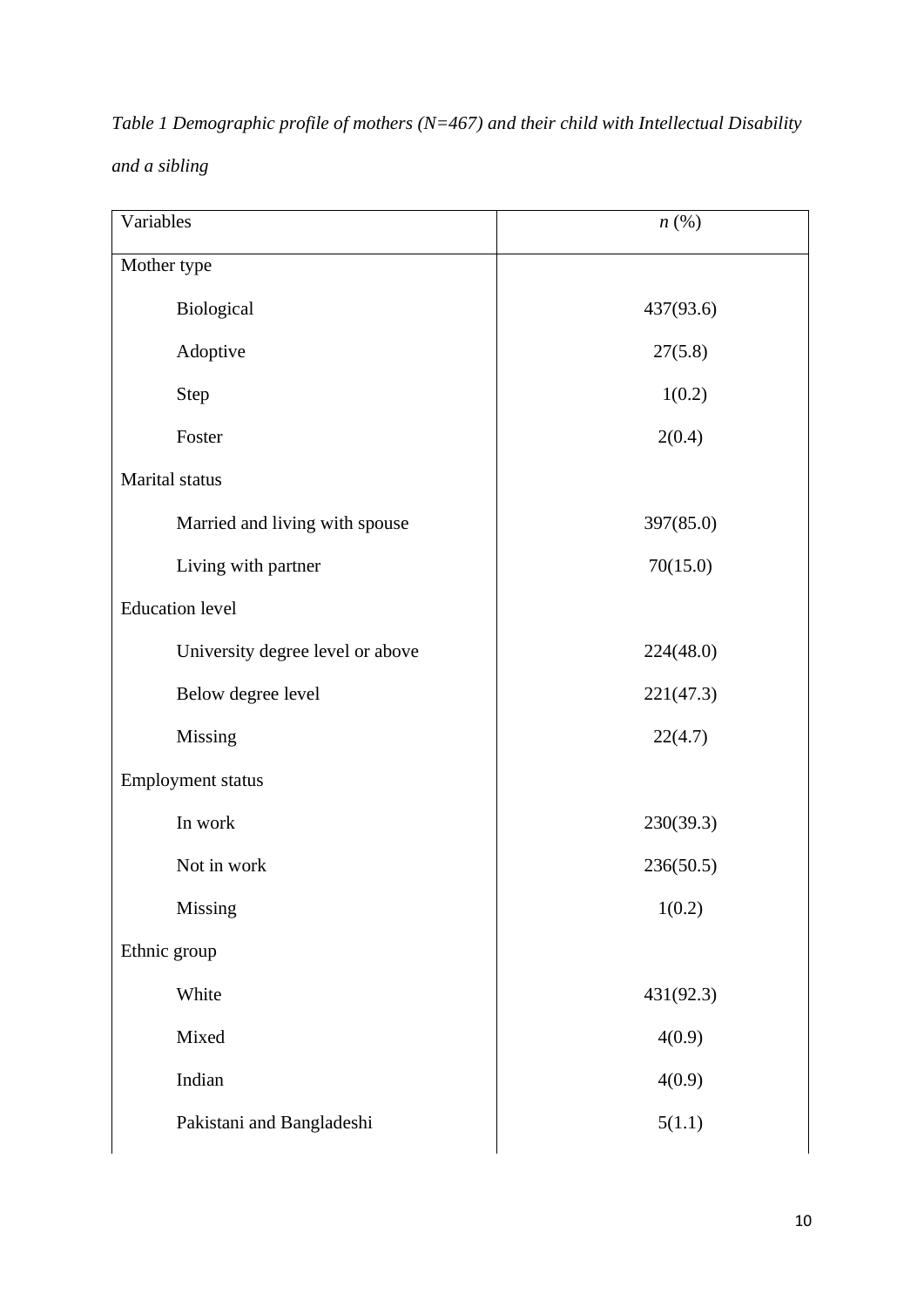| Chinese                           | 5(1.1)     |
|-----------------------------------|------------|
| <b>Black or Black British</b>     | 5(1.1)     |
| Ethnic other                      | 7(1.5)     |
| Missing                           | 6(1.3)     |
| UK Median Weekly Household Income |            |
| Above median                      | 181(38.8)  |
| Below median                      | 268(57.4)  |
| ID severity                       |            |
| Mild/Moderate ID                  | 239(51.2)  |
| Severe/Profound ID                | 223(47.8)  |
| Missing                           | 5(1.1)     |
| Child gender                      |            |
| Male                              | 320(68.5)  |
| Female                            | 146(31.3)  |
| Missing                           | 1(0.2)     |
| Sibling gender                    |            |
| Male                              | 234(50.1)  |
| Female                            | 225(48.2)  |
| Missing                           | 8(1.7)     |
| Sibling illness/disability        |            |
| Yes                               | 121(25.9)  |
| $\rm No$                          | 342(73.2)  |
| Missing                           | 4(0.9)     |
| Variables                         | Mean (SD)  |
| Child age                         | 9.09(2.93) |
|                                   |            |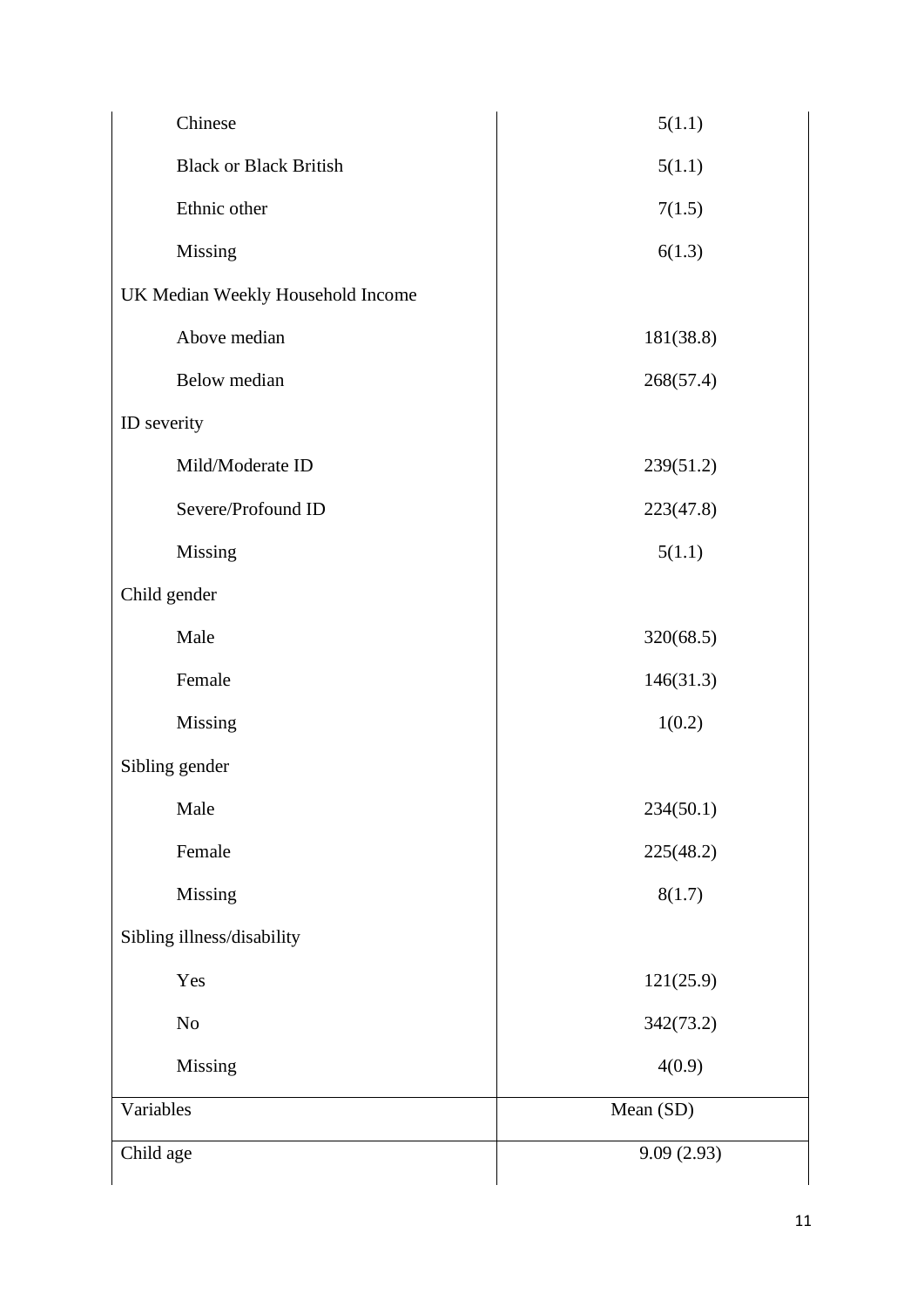| Sibling age                             | 9.54(3.24) |
|-----------------------------------------|------------|
| Number of all children in the household | 2.4(0.71)  |
| Number of all people in the household   | 3.63(0.92) |

*Note.* SD: Standard Deviation

#### Measures

The Family APGAR scale (Smilkstein, 1978) was used to assess mothers' perceptions of family functioning. The Family APGAR was designed to capture five components of family functioning: Adaptation, Partnership, Growth, Affection and Resolve. Sample items from the measure include: "I am satisfied that I can turn to my family for help when something is troubling me" (Adaptation), and "I am satisfied with the way my family expresses affection and responds to my emotions, such as anger, sorrow and love" (Affection). Mothers were asked to rate the 5 items on a Three-point scale: *Almost Always =2, Some of the time =1, Hardly ever=0.* The measure is scored by summing the values for the items for a total score that can range from 0 to 10. A higher score indicates a greater degree of satisfaction with family functioning. Scores can be also be used to categorise families into dysfunctional (0-3), moderately dysfunctional (4-7) and highly functional (8-10). The mean total score on the Family APGAR for this sample was  $5.71(SD=2.81, Range=0-10)$ . The majority of scores fell into the 'moderately dysfunctional' category (49.3%), followed by 'highly functional' (28.7%) and 'dysfunctional' (21.8%). The Family APGAR questionnaire has been used previously in studies investigating family functioning in the general population (Gardner et al., 2001) and has more recently been used to study family functioning where there is a child with a disability (Rani et al., 2018). Internal consistency (Cronbach's  $\alpha$ ) for the total Family APGAR score in the present study was .87.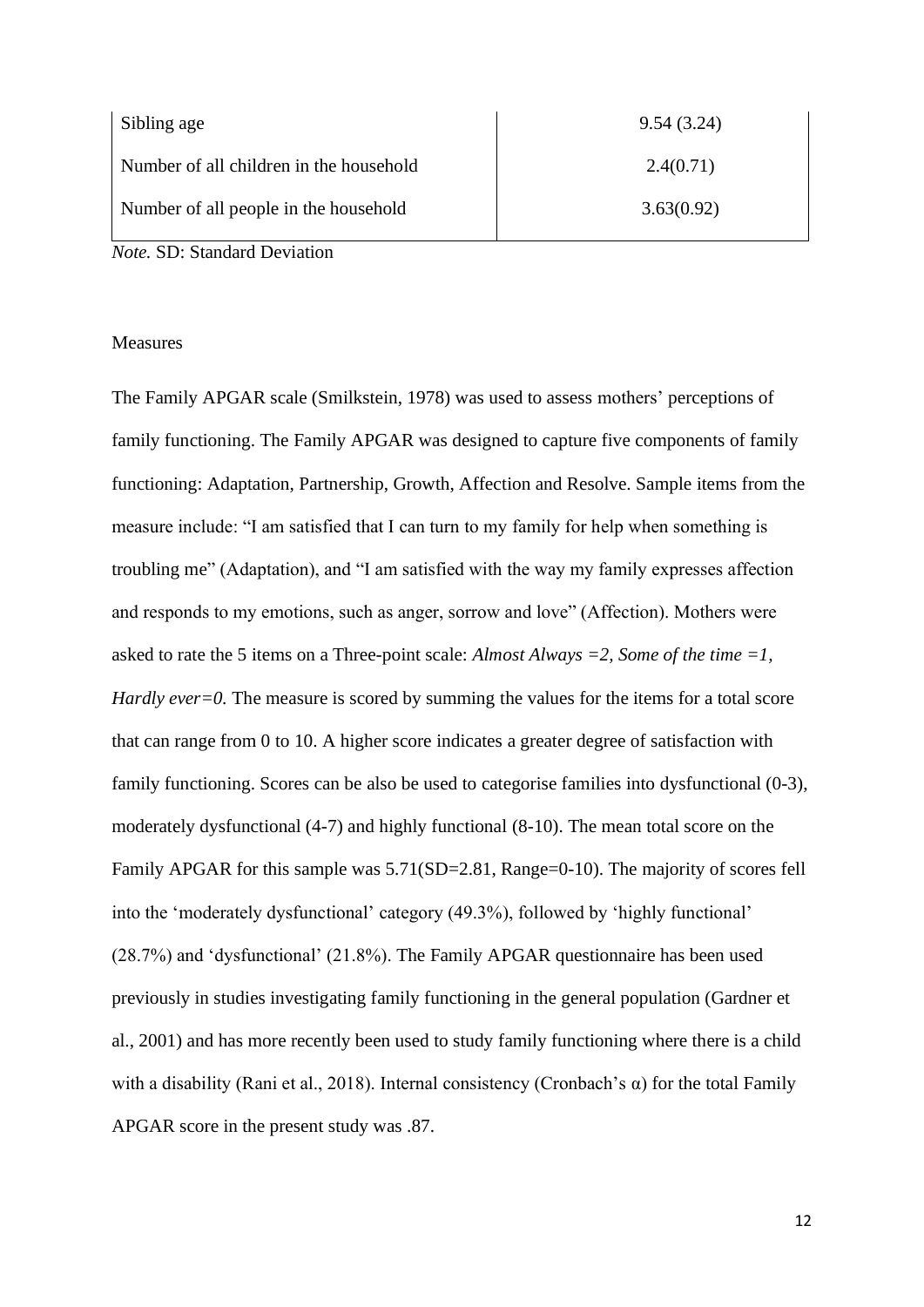Two single item measures were used to assess aspects of the mothers' relationship with their spouse or partner. The first item was a global measure of relationship happiness. Mothers were asked to select "the number which best describes how happy or unhappy you are with your relationship, all things considered" on a scale of 1 (*very unhappy*) to 7 (*very happy*). The modal score for this measure was 6. The second item asked mothers to rate "how often do you and your [husband/wife/partner] disagree over issues related to your child?" on a scale of 1 (never) to 6 (more than once a day). The modal score for this measure was 2 (less than once a week). Both these items have been used in UK population-representative cohort studies such as the Millennium Cohort Study (Johnson, 2012).

The Child-Parent Relationship Scale Short Form (CPRS-SF) was used to measure the quality of the mother-child relationship. The CPRS-SF is adapted from the Student-Teacher Relationship Scale (STRS; Pianta, 1992) and is a 15 item scale asking parents to rate their relationship with their child. Items are measured on a scale of 1 (*definitely does not apply*) to 5 (*definitely applies*). Item scores are summed to provide scores for two dimensions: closeness, and conflict. Seven items are summed for closeness, and eight items for conflict. Higher scores indicate greater closeness or conflict in the parent-child relationship. The mean score for closeness was 25.91(SD=5.26, Range=7-35) and conflict 24.52(SD=7.41, Range=8- 40). The measure has been used in studies of parents of children with ID (Totsika et al., 2014). Sample items include "I share an affectionate relationship with this child" (Closeness), and "This child and I always seem to be struggling with each other" (Conflict). Internal consistency (Cronbach's α) in the present study was .76 for Closeness, and .85 for Conflict.

A shortened version of the Sibling Relationship Questionnaire – revised (SRQ brief parent-version; Furman & Buhrmester, 1985) was used to assess mothers' perceptions of sibling relationship quality. The SRQ brief version is a 39-item questionnaire which measures 16 aspects of sibling relationship across four broad domains: warmth/closeness, relative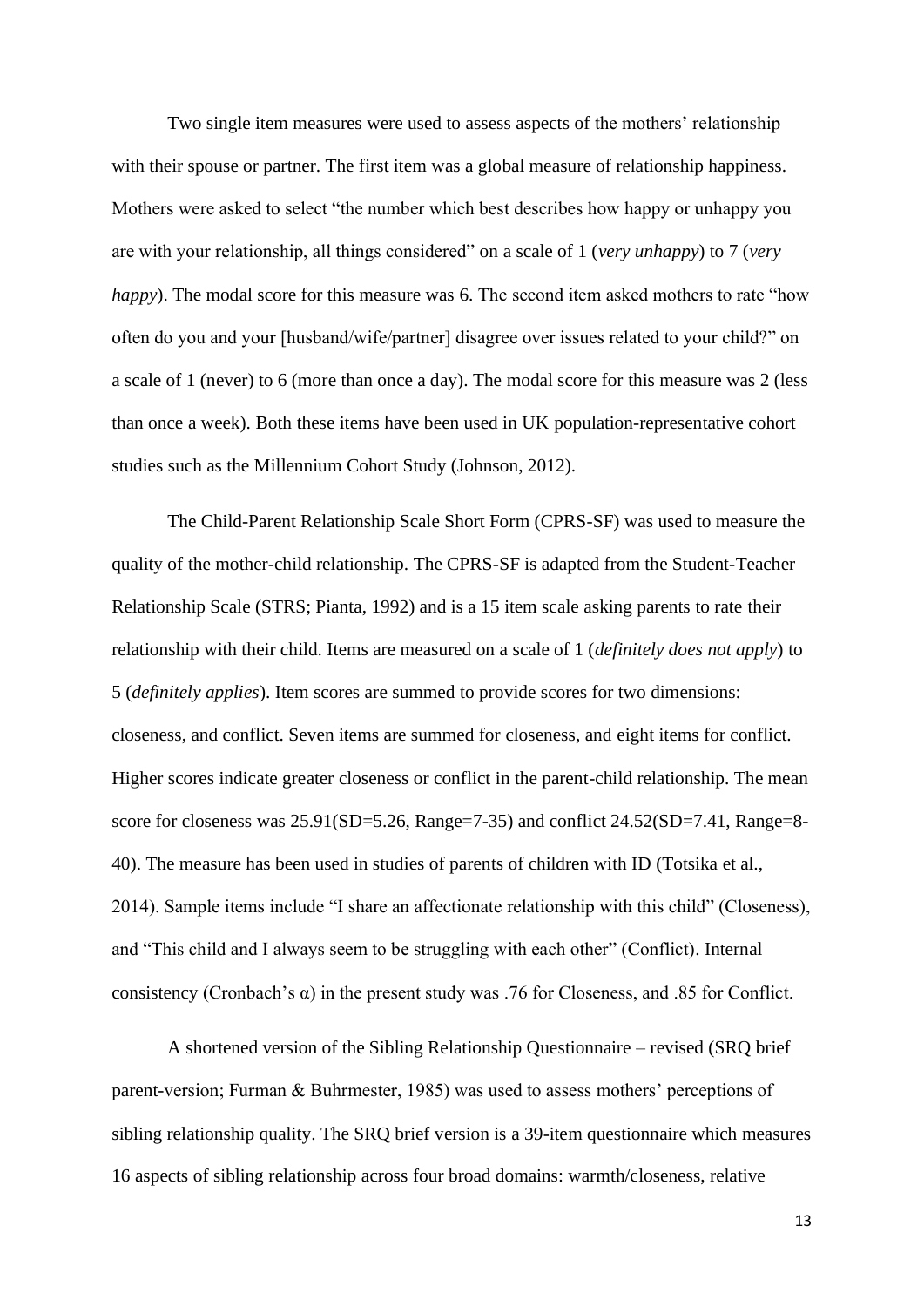status/power, conflict, and rivalry. In the present study, participants completed 10 items that captured dimensions of warmth/closeness, and conflict. Mothers completed the three twoitem subscales of the Warmth factor (Intimacy, Companionship, Affection), and two scales of the Conflict factor (Quarrelling and Antagonism). Mothers were asked to read the 10 items and rate how much they applied to the relationship between their child with ID and the sibling on a Five-point scale from 1 (*hardly at all*) to 5 (*extremely much*). The mean score for warmth was  $17.68(SD=4.98, Range=6-30)$  and conflict was  $11.11(SD=4.53, Range=4-$ 20). The brief parent-version of the SRQ has been used before to assess the relationship quality of children with ASD and their siblings (Petalas et al., 2012). Sample items include "How much do the sibling and the child love each other?" (Affection), and "How much do the sibling and the child disagree and quarrel with each other?" (Quarrelling). Scores for Warmth and Conflict were derived by calculating a weighted mean score from 1-5 for each of these two relationship domains. Internal consistency (Cronbach's  $\alpha$ ) in the present study was .85 for Warmth and .84 for Conflict.

### Procedure

The data used for the present analysis were part of a large survey of caregivers of children with ID aged 4 to 15 years in the UK [citation removed for blind review]. Following ethical approval from a National Health Service research ethics committee, information about the study was distributed via a number of charity organizations who support families of children with ID. Recruitment took place mostly online through social media and locally through advertising via local parent support groups. A primary caregiver was asked to complete an online or paper survey. A total of 1192 primary parental caregivers took part in the study. The present research focuses on the data from all 467 mothers who reported being married and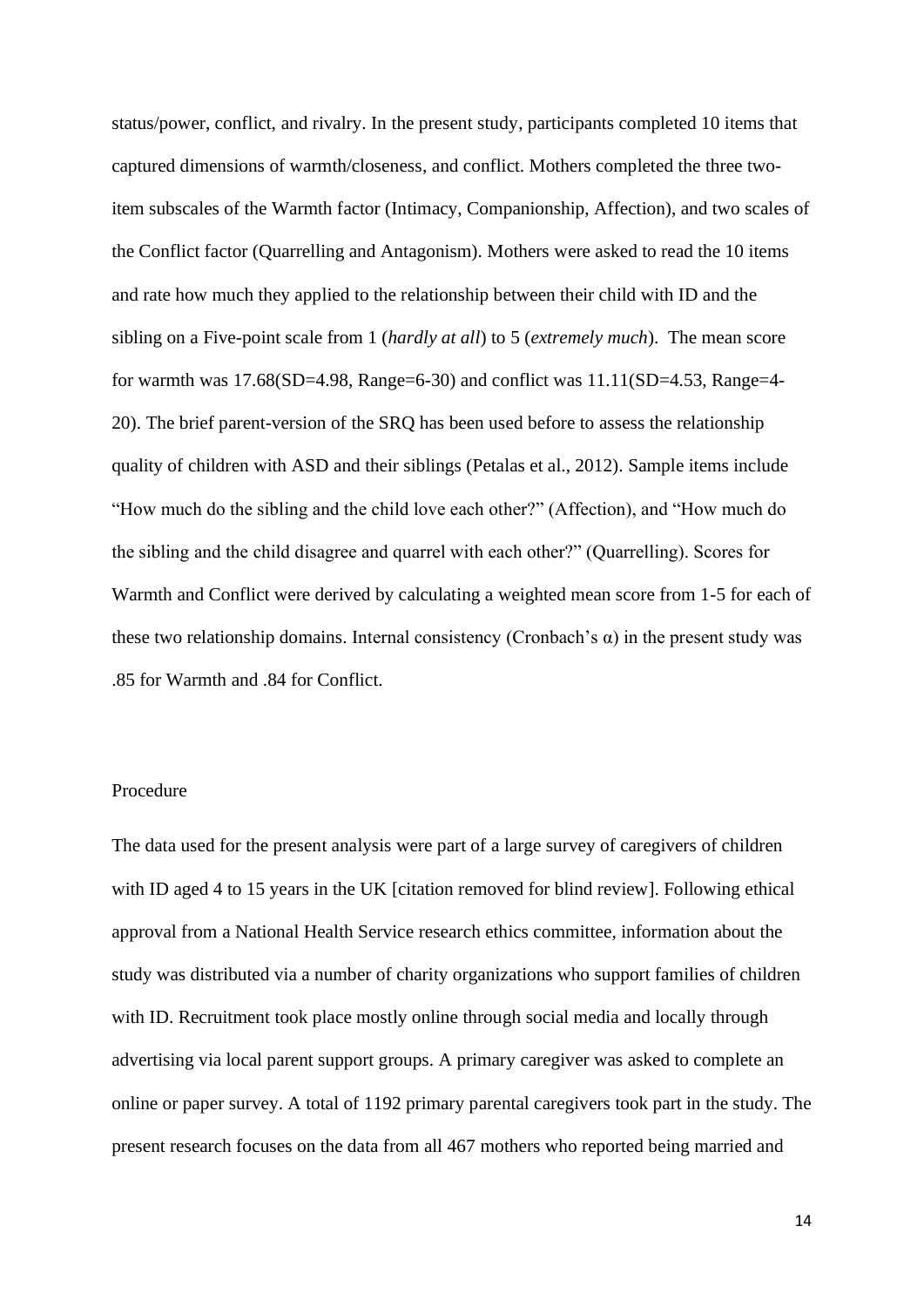living with their spouse, or living with a partner; and who provided data on a sibling in the household (including reporting on sibling relationship quality with the child with ID), and also reported on their relationship with their child with ID.

### Approach to Statistical Analysis

A series of Structural Equation Models (SEM) were fitted in AMOS 24®. In comparison to other statistical analysis techniques such as regression, SEM is capable of testing more sophisticated theory (Schumacker & Lomax, 2012). It can test how variables define constructs, simultaneously test how constructs are related to each other, and explicitly take into account measurement error when analysing data (Schumacker  $\&$  Lomax, 2012). The data was normally distributed so models were estimated using Maximum Likelihood (ML), a consistent and unbiased approach to parameter estimation commonly employed in SEM (Hair, Black, Babin, Anderson, & Tatham, 2006). Full Information Maximum Likelihood (FIML) was used to account for missing values across all the measures used in the sample (total  $n=42$ ), as it can be used on an incomplete dataset to produce estimates which allow for the fit of a model to an entire sample (Little, Jorgensen, Lang & Moore, 2013).

The analysis was conducted in four stages. First, a Confirmatory Factor Analysis (CFA) was fitted to assess the construct validity of a latent variable of family functioning, using the five items of the Family APGAR scale. Model fit was assessed using a number of goodness of fit indexes including the Tucker Lewis Index (TLI), Comparative Fit Index (CFI), and the Root Mean Square Error of Approximation (RMSEA).Hu and Bentler (1999) recommend a CFI and TLI value >.95, and an RMSEA of <.06 to .08 indicate good fit between the model and observed data (Hu & Bentler, 1999; Schreiber, Nora, Stage, Barlow, & King, 2006).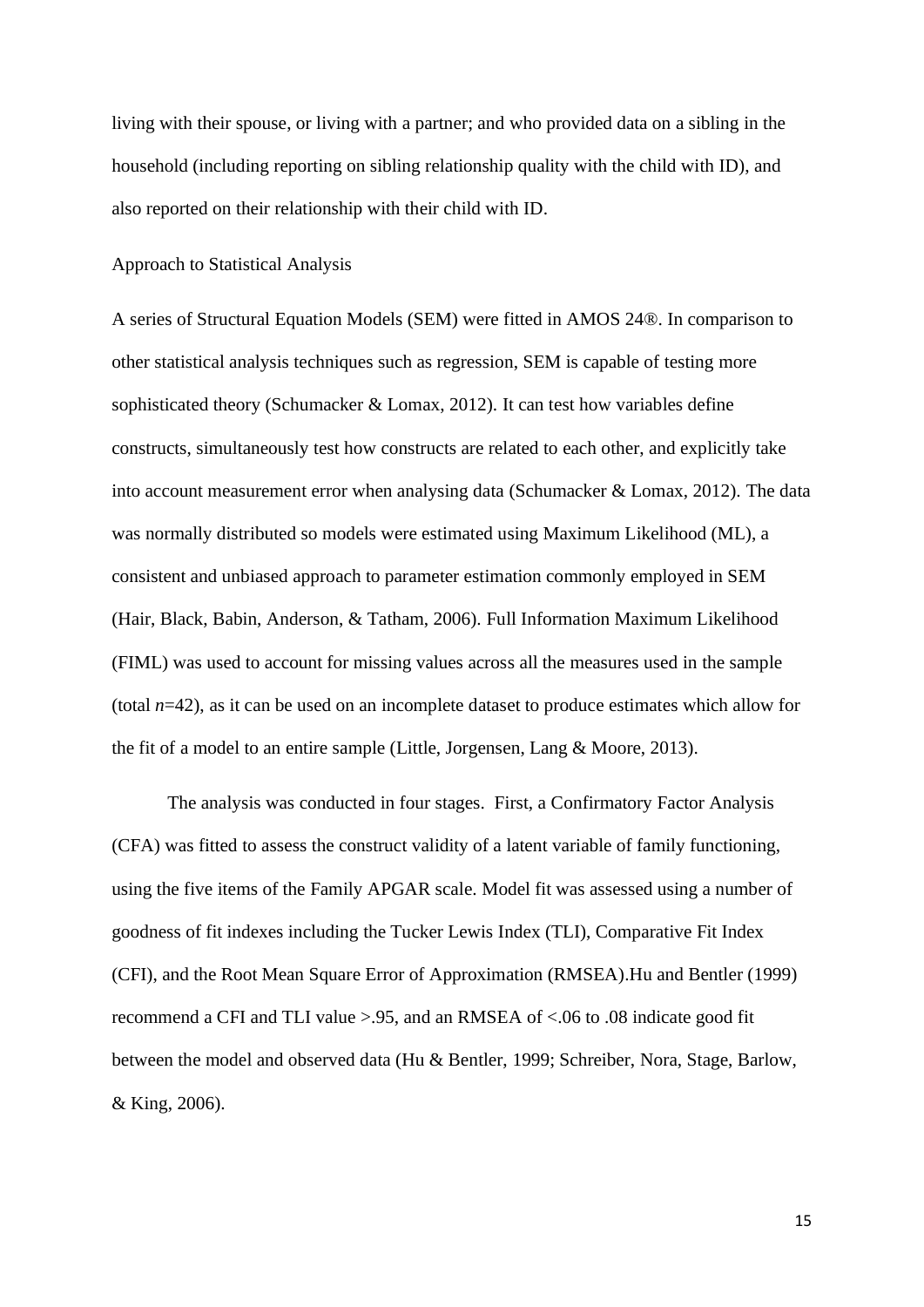With limited existing theory to guide the entry of observed relationship indicators into the structural model, a correlation matrix of six observed relationship indicators (that represented measurements of parental relationship satisfaction, parental disagreement, parentchild conflict, parent-child closeness, sibling warmth, and sibling conflict) was conducted to determine which subsystem indicators would be entered into the structural models and their order of entry based on the strength of their association with family functioning. The correlation matrix showed that all of the six subsystem relationship indicators were significantly correlated with the latent construct of family functioning (r= -.12 to .45) (Table 2). Each indicator was entered into the model sequentially, with paths drawn from each of the exogenous variables to the endogenous variable of family functioning. Where an entered variable did not have a significant path it was not retained in the next model. Models with significant paths were then examined by a nested model comparison (Chi-Square difference test) to ascertain which one was most parsimonious (Preacher, 2006).

Finally, as recommended by Pohlmann (2004), a within-sample replication was performed to gauge factor stability. We randomly divided the sample into two groups (Group 1 *n=*233, Group 2 *n*=234) and fitted the final structural model to both halves of the dataset.

#### **Results**

### Measurement Model

The measurement model for the five Family APGAR items showed good fit to the data  $\chi^2$  (5) =16.696, *p=*.005, CFI = .98, TLI = .96, RMSEA = .07 (90% CI .03 -.11). All factor loadings were significant (*p* <.05) and ranged from .71 to .80 (Figure 1). Standardized factor loadings showed that Affection (APGAR4, Figure 1) had the strongest loading on family functioning  $(\beta = 0.80)$ .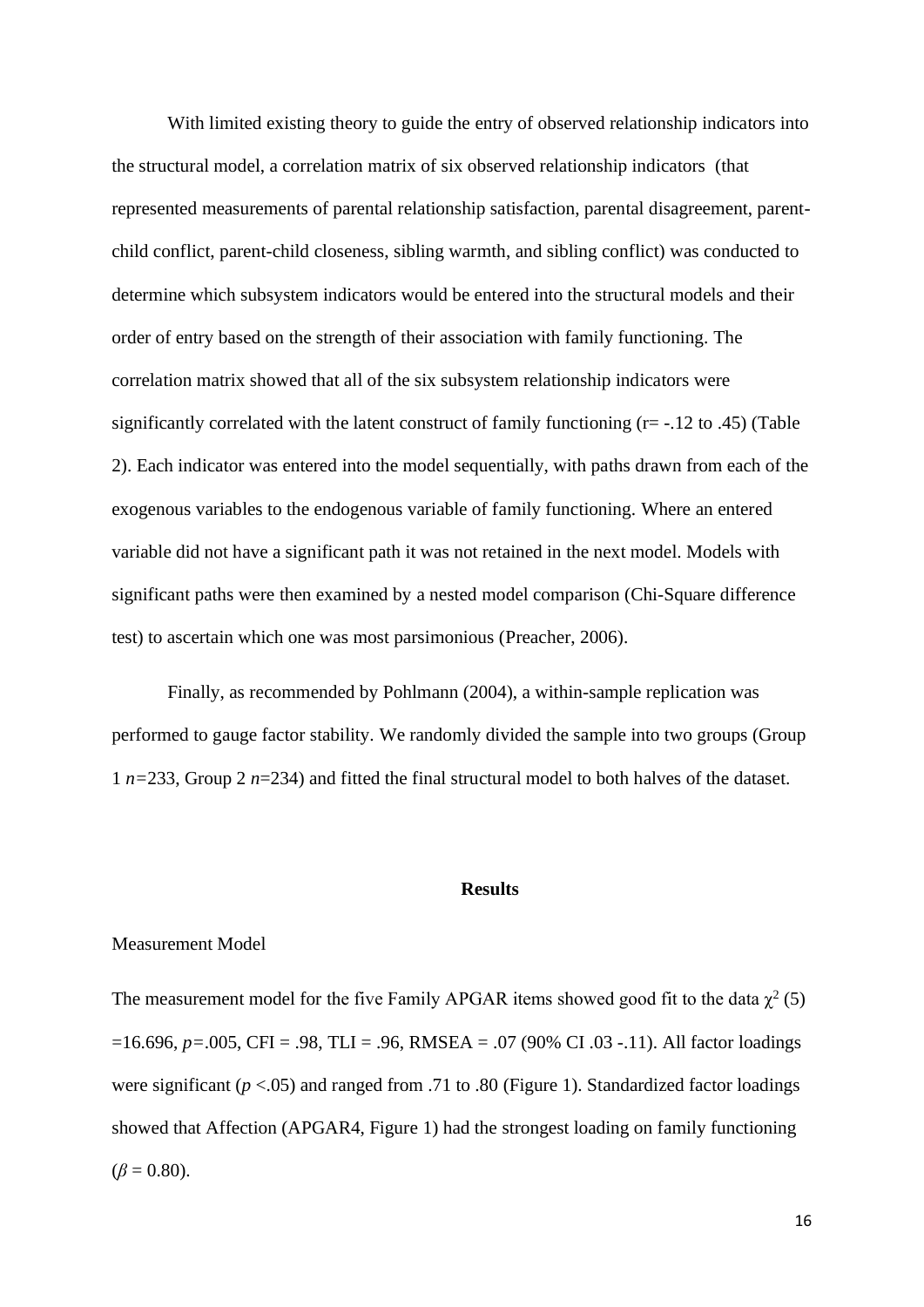|  | Table 2 Correlation matrix |  |
|--|----------------------------|--|
|--|----------------------------|--|

| 1. Family functioning | $\mathbf{1}$ | $\overline{2}$ | 3                        | $\overline{4}$    | 5        | 6                        | $\tau$                   | $8\,$                    | 9                        | 10             | 11                       | 12 |
|-----------------------|--------------|----------------|--------------------------|-------------------|----------|--------------------------|--------------------------|--------------------------|--------------------------|----------------|--------------------------|----|
| 2. Adaptation         | $.76***$     | $\overline{a}$ |                          |                   |          |                          |                          |                          |                          |                |                          |    |
| 3. Partnership        | .78***       | $.62**$        | $\overline{\phantom{a}}$ |                   |          |                          |                          |                          |                          |                |                          |    |
| 4. Growth             | $.77***$     | $.60**$        | $.59**$                  | $\qquad \qquad -$ |          |                          |                          |                          |                          |                |                          |    |
| 5. Affection          | $.80***$     | $.56**$        | $.63**$                  | $.62**$           |          |                          |                          |                          |                          |                |                          |    |
| 6. Resolve            | $.71***$     | $.53**$        | $.52**$                  | $.54**$           | $.60**$  | $\overline{\phantom{a}}$ |                          |                          |                          |                |                          |    |
| 7. Relsat             | $.45***$     | $.34**$        | $.40**$                  | $.37**$           | $.40**$  | $35***$                  | $\overline{\phantom{0}}$ |                          |                          |                |                          |    |
| 8. Disagree           | $-.34***$    | $-.24**$       | $-.30*$                  | $-.28**$          | $-.31**$ | $-.26**$                 | $-.39**$                 | $\overline{\phantom{0}}$ |                          |                |                          |    |
| 9. CPConflict         | $-.24***$    | $-.19**$       | $-.19**$                 | $-.18**$          | $-.18**$ | $-.25*$                  | $-.09$                   | $.36**$                  | $\overline{\phantom{0}}$ |                |                          |    |
| 10. CPClose           | $.20***$     | $.13**$        | $.15**$                  | $.16**$           | $.15**$  | $.22**$                  | .09*                     | $-.17**$                 | $-.29**$                 | $\overline{a}$ |                          |    |
| 11 .SRQConflict       | $-.12**$     | $-.05$         | $-.14**$                 | $-.07$            | $-.13**$ | $-.12**$                 | $-.08$                   | $.30**$                  | $.44**$                  | $.11*$         | $\overline{\phantom{a}}$ |    |
| 12 .SRQWarmth         | $.24***$     | $.15**$        | $.20**$                  | $.17**$           | $.20**$  | $.27**$                  | $.10*$                   | $-16**$                  | $-.27**$                 | $.42**$        | $-.03$                   |    |

*Note. Adaptation,* Family APGAR item 1; *Partnership,* Family APGAR item 2; *Growth,* Family APGAR item 3; *Affection,* Family APGAR item 4; *Resolve,* Family APGAR item 5; *Relsat*, Global measure of relationship satisfaction; *Disagree,* How often couples disagree over issues related to their child; *CPConflict,* Child-Parent Relationship Scale-Short Form Conflict Factor; *CPClose,* Child-Parent Relationship Scale-Short Form Closeness Factor; *SRQConflict,* Sibling Relationship Questionnaire Short version Conflict Factor; *SRQWarmth,* Sibling Relationship Questionnaire Short version Warmth Factor

\* p < .05, \*\* p < .01, \*\*\* p < .001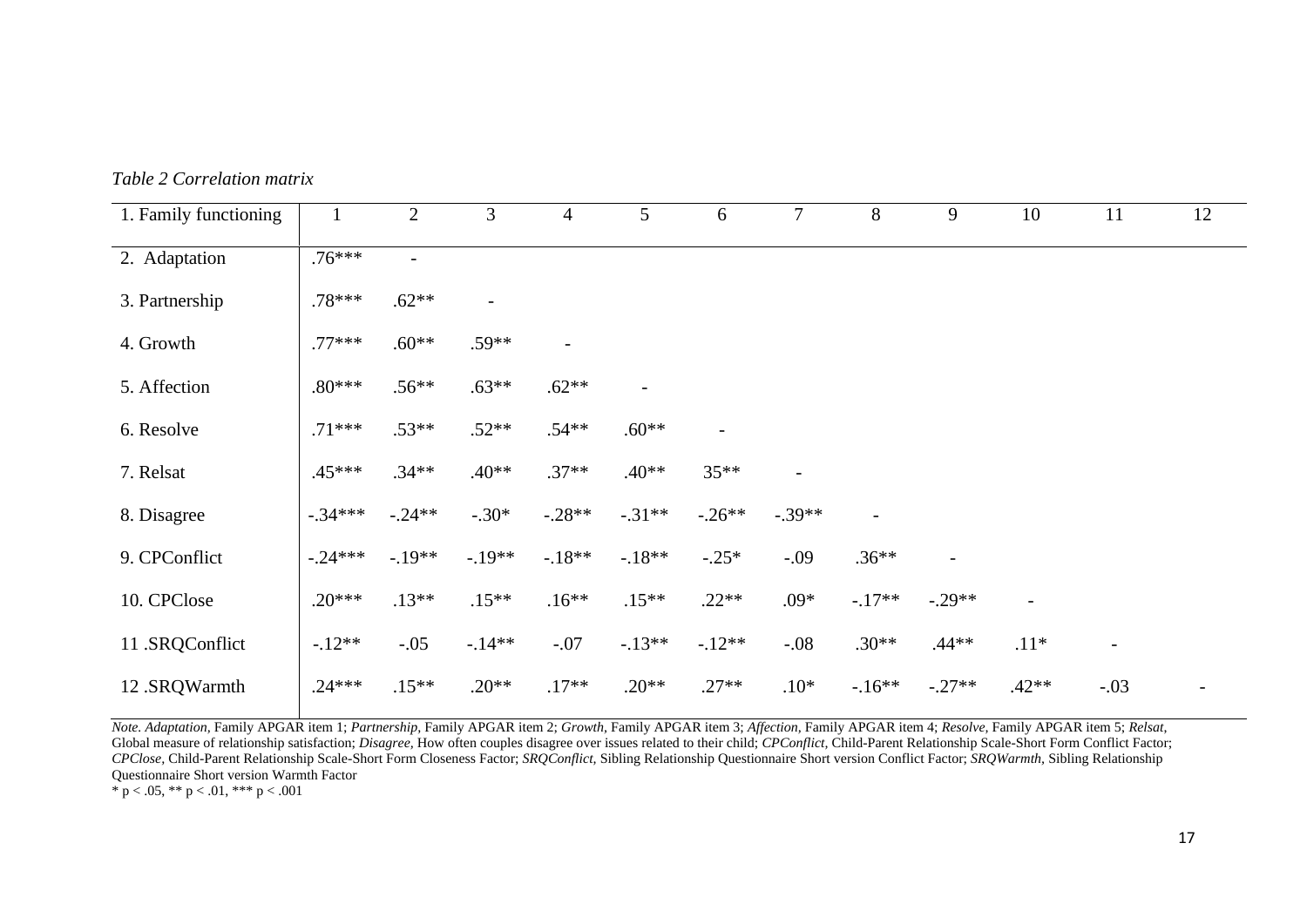Figure 1. *Confirmatory factor analysis of the latent construct of family functioning*



*Figure 1. APGAR 1,* Adaptation*; APGAR2,* Partnership; *APGAR3, Growth; APGAR4,*  Affection; *APGAR5,* Resolve.

### Structural Model

Model 5 (including partner relationship satisfaction, partner disagreement, child-parent conflict, and sibling relationship warmth) accounted for the most variance in family functioning (32%) and was the most parsimonious (*p=*.002) when compared to model 2 (Table 3).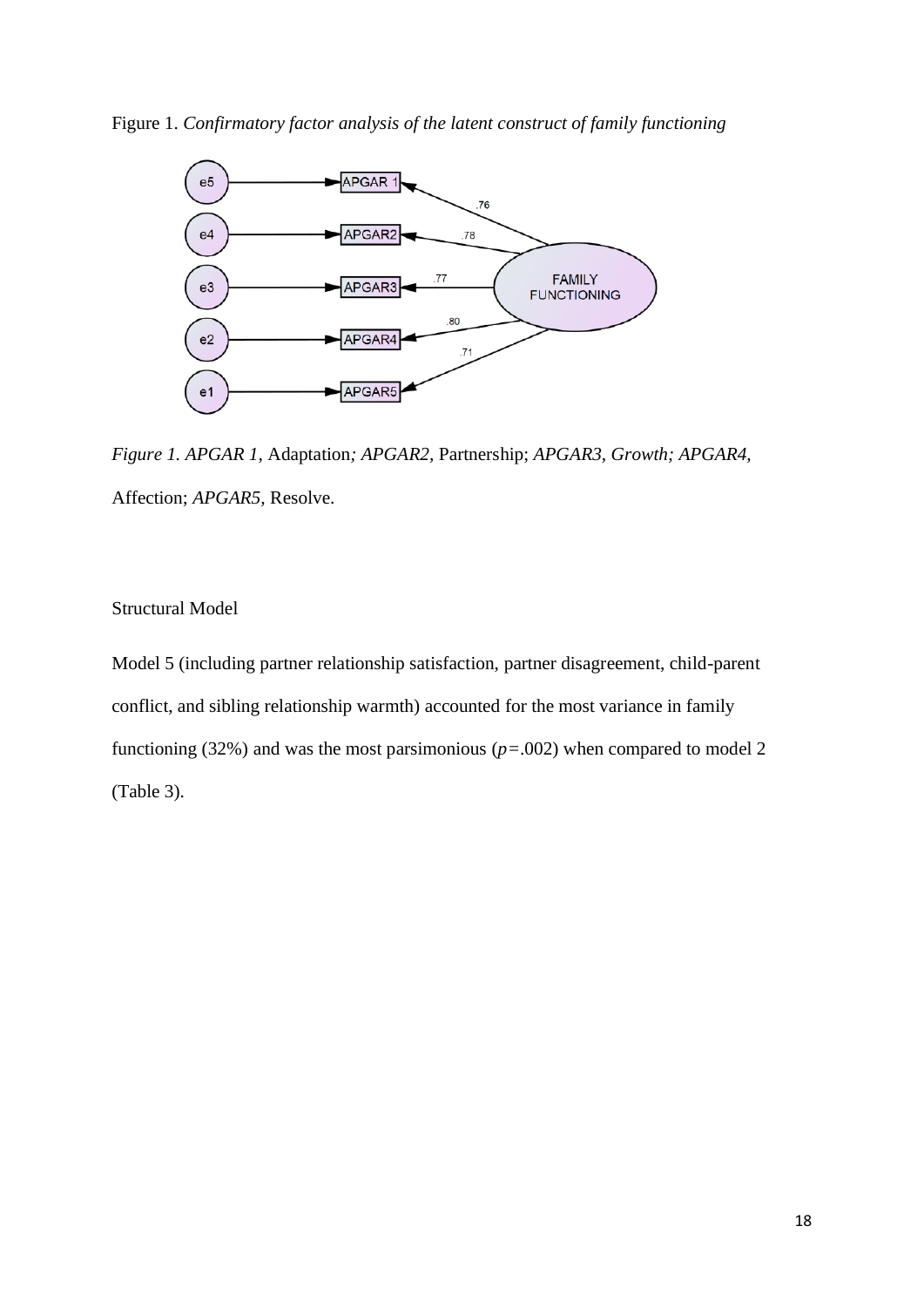| Table 3 Structural models predicting family functioning |  |
|---------------------------------------------------------|--|
|---------------------------------------------------------|--|

| Structural models                            | $\chi^2(df)$ | <b>CFI</b> | TLI | <b>RMSEA</b> | Total     | All paths | Nested              |
|----------------------------------------------|--------------|------------|-----|--------------|-----------|-----------|---------------------|
|                                              |              |            |     |              | variance  | sig       | Chi-square          |
|                                              |              |            |     |              | explained | (p<.05)   | comparison          |
|                                              |              |            |     |              | $(R^2)$   |           |                     |
| $1 - Relsat$                                 | 17.997(9)    | .99        | .98 | .04          | .24       | yes       |                     |
| $2 -$ Relsat, Disagree                       | 20.060(13)   | .99        | .99 | .03          | .27       | yes       |                     |
| 3 – Relsat, Disagree, CPConflict             | 28.424(17)   | .99        | .98 | .03          | .30       | yes       | $3 \text{ vs } 2$   |
| 4 – Relsat, Disagree, CPConflict, CPClose    | 33.546(21)   | .99        | .98 | .03          | .31       | no        |                     |
| 5 – Relsat, Disagree, CPConflict, SRQWarmth  | 37.925(21)   | .98        | .97 | .04          | .32       | yes       | $5 \text{ vs } 2^*$ |
| 6 – Relsat, Disagree, CPConflict, SRQWarmth, | 45.422(25)   | .98        | .97 | .04          | .32       | no        |                     |
| SRQConflict                                  |              |            |     |              |           |           |                     |

*Note.* \* p < .05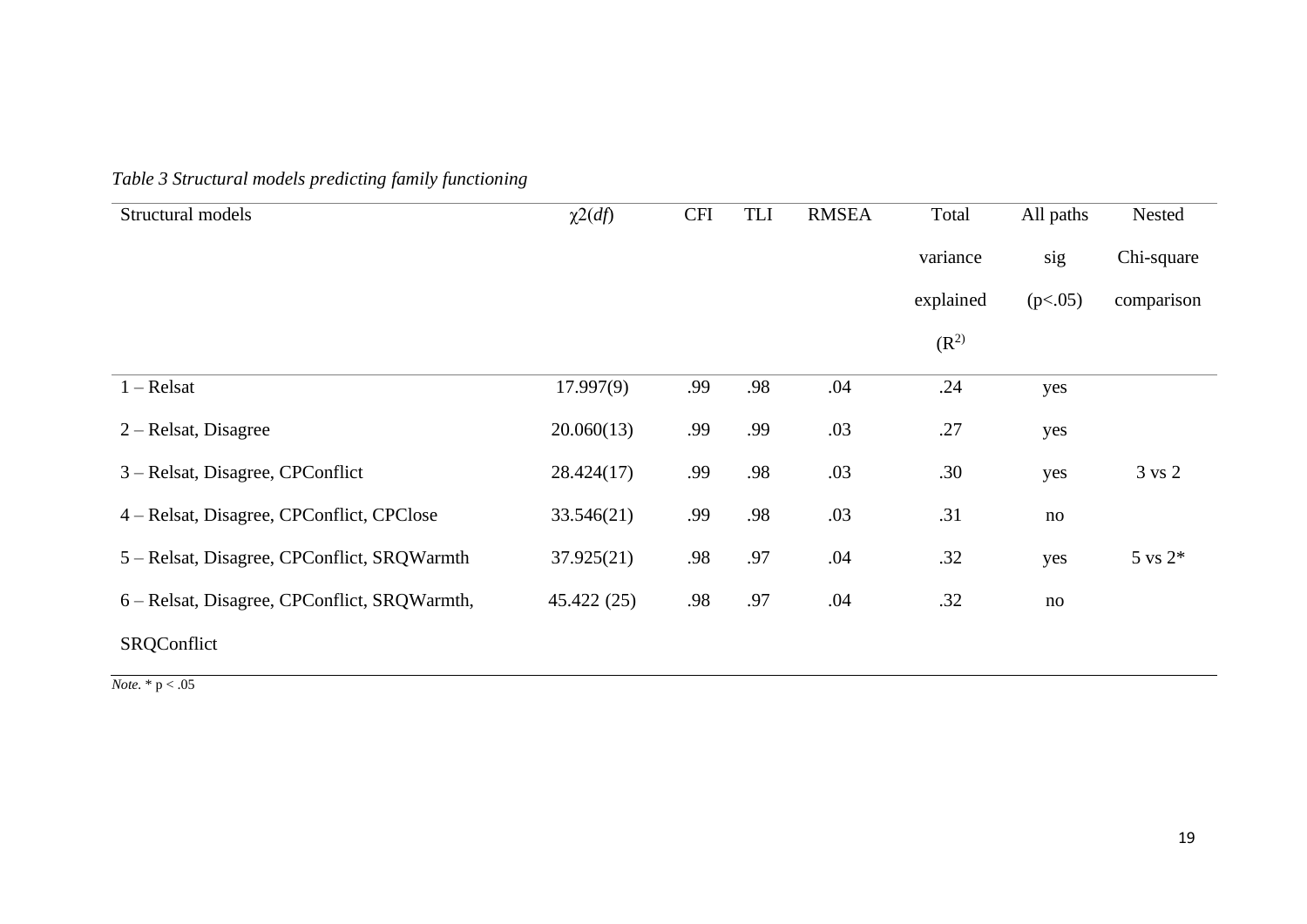Standardized regression weights (Figure 2) showed that partner relationship satisfaction ( $\beta = .40$ ,  $p < .001$ ) had the strongest positive association with family functioning, followed by sibling relationship warmth ( $\beta = .15$ ,  $p < .001$ ). Disagreement between parents over issues related to the child ( $\beta$  = -.15,  $p$  = .003) and conflict in the child-parent relationship  $(\beta = -13, p = .006)$  had a negative association with family functioning. The model showed good fit to the data  $\chi^2$  (21) =37.925, *p*=.019, CFI = .98, TLI = .97, RMSEA = .04, 90% CI .01 -.06), and was accepted as the final structural model. Given that mothers of children with ID are more likely to experience mental health problems (Emerson, 2003; Singer, 2006), we conducted a sensitivity analyses with the Kessler 6 (K6; Kessler et al., 2003), a screening tool for mental illness used in the general population, as a covariate in the model. The path coefficients did not change significantly as a result.

Figure 2. *Final structural model predicting family functioning*



*Figure 2.* Standardized estimates. *Relationship satisfaction*, Global measure of relationship satisfaction; *Disagree over issues,* How often couples disagree over issues related to their child; *Child-parent conflict,* Child-Parent Relationship Scale-Short Form Conflict Factor; S*ibling relationship warmth,* Sibling Relationship Questionnaire Short version Warmth Factor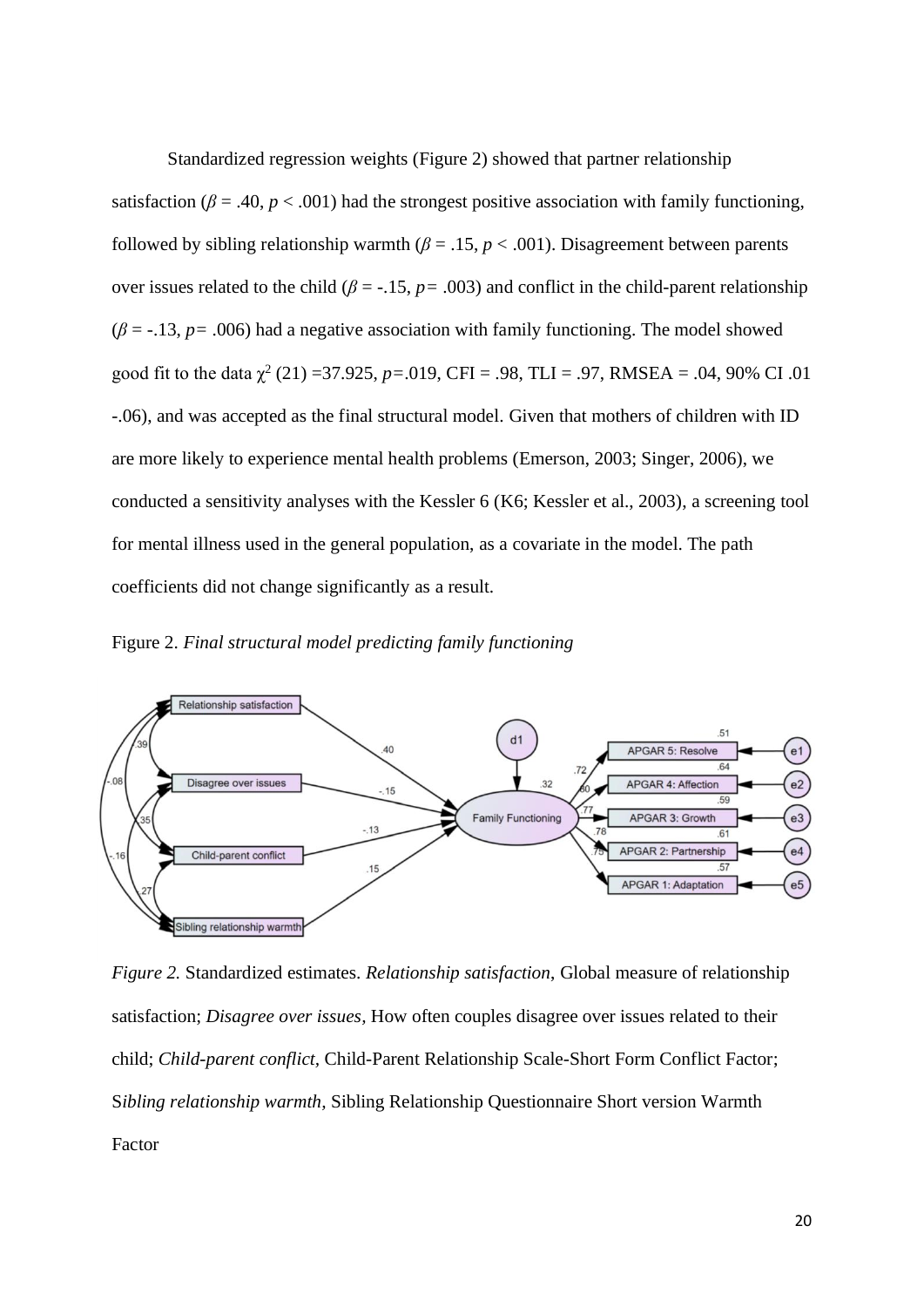Within-sample replication

Model fit for Group 1 was extremely good  $(\gamma 2 (21) = 17.025, p = .710, CFI = 1.00, TLI = 1.01,$ RMSEA = .00, 90% CI .00 -.04) (Table 4). Model fit for Group 2 ( $\chi^2$  (21) =44.006, *p*=.001,  $CFI = .96$ ,  $TLI = .91$ ,  $RMSEA = .07$ ,  $90\%$  CI  $.04 - .10$ ) was reasonable (Table 4). The model fit for Group 1 is likely to be a result of low statistical power failing to detect discrepancies between the observed and specified model. The directions of the paths in both the random groups were the same as within the overall sample (Table 5). Lastly, it is also worth noting that for Group 2 that the strength of sibling warmth is very weak.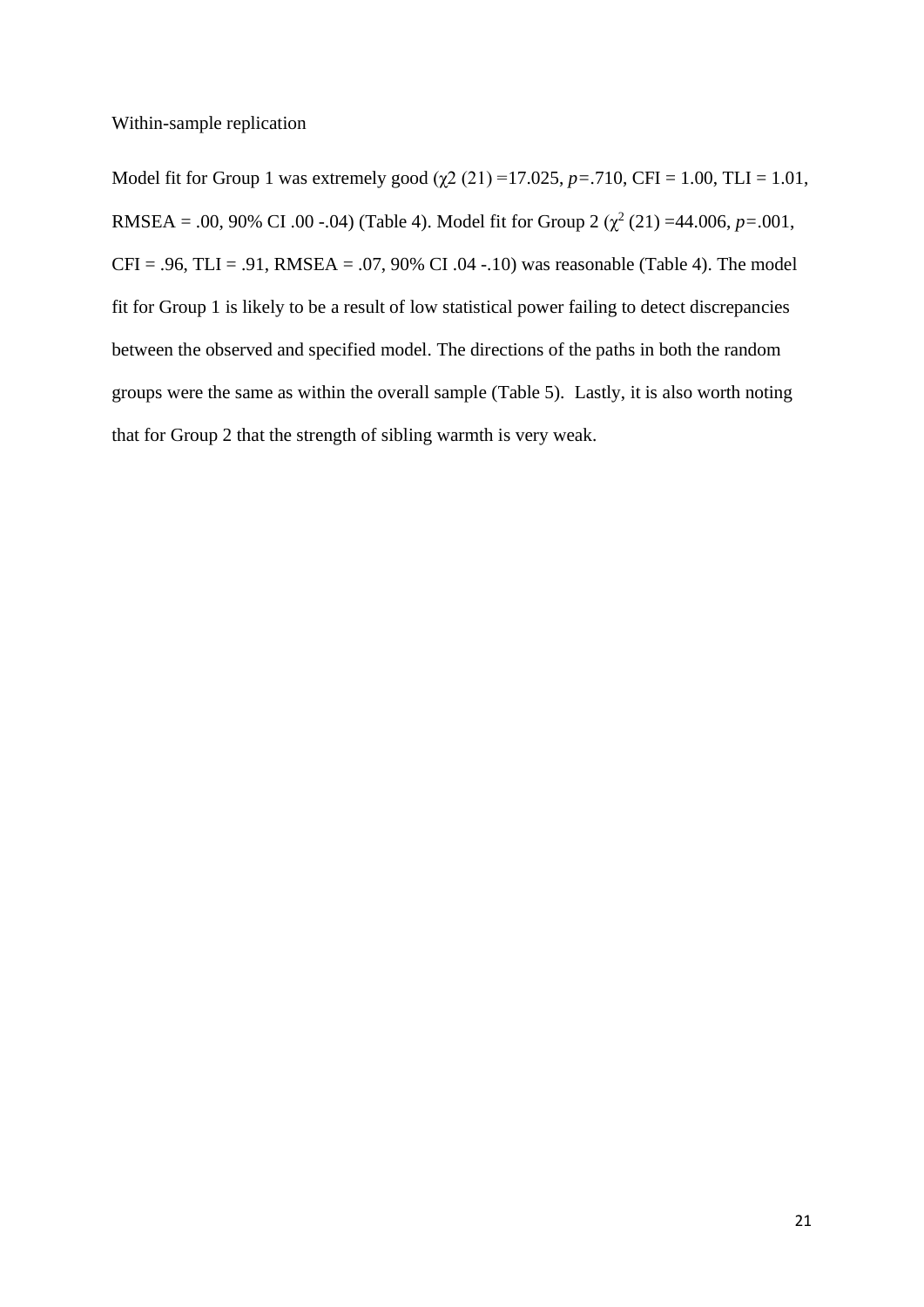| Structural models    | $\chi^2(df)$ | <b>CFI</b> | <b>TLI</b> | <b>RMSEA</b> | Total variance | All paths sig |
|----------------------|--------------|------------|------------|--------------|----------------|---------------|
|                      |              |            |            |              | explained      | (p<.05)       |
|                      |              |            |            |              | $(R^2)$        |               |
| $1 -$ Overall sample | 37.925(21)   | .98        | .97        | .04          | .32            | yes           |
| $2 -$ Random Group 1 | 17.025(21)   | 1.00       | 1.01       | .00          | .31            | no            |
| $3 -$ Random Group 2 | 44.006(21)   | .96        | .91        | .07          | .34            | no            |

## *Table 4 Within-sample structural models predicting family functioning*

*Table 5 Within-sample associations between family functioning and relationship variables*

| Structural models              | Relsat   | Disagree | CPConflict | SRQWarmth |
|--------------------------------|----------|----------|------------|-----------|
|                                | $\beta$  | β        | $\beta$    | $\beta$   |
|                                |          |          |            |           |
|                                |          |          |            |           |
| $1 -$ Overall sample           | $.40***$ | $-.15**$ | $-13**$    | $.15***$  |
| 2 – Random Group 1 ( $N=233$ ) | $.39***$ | $-.10$   | $-.11$     | $.22***$  |
| $3 -$ Random Group 2 (N=234)   | $.41***$ | $-.19**$ | $-.15*$    | .07       |
|                                |          |          |            |           |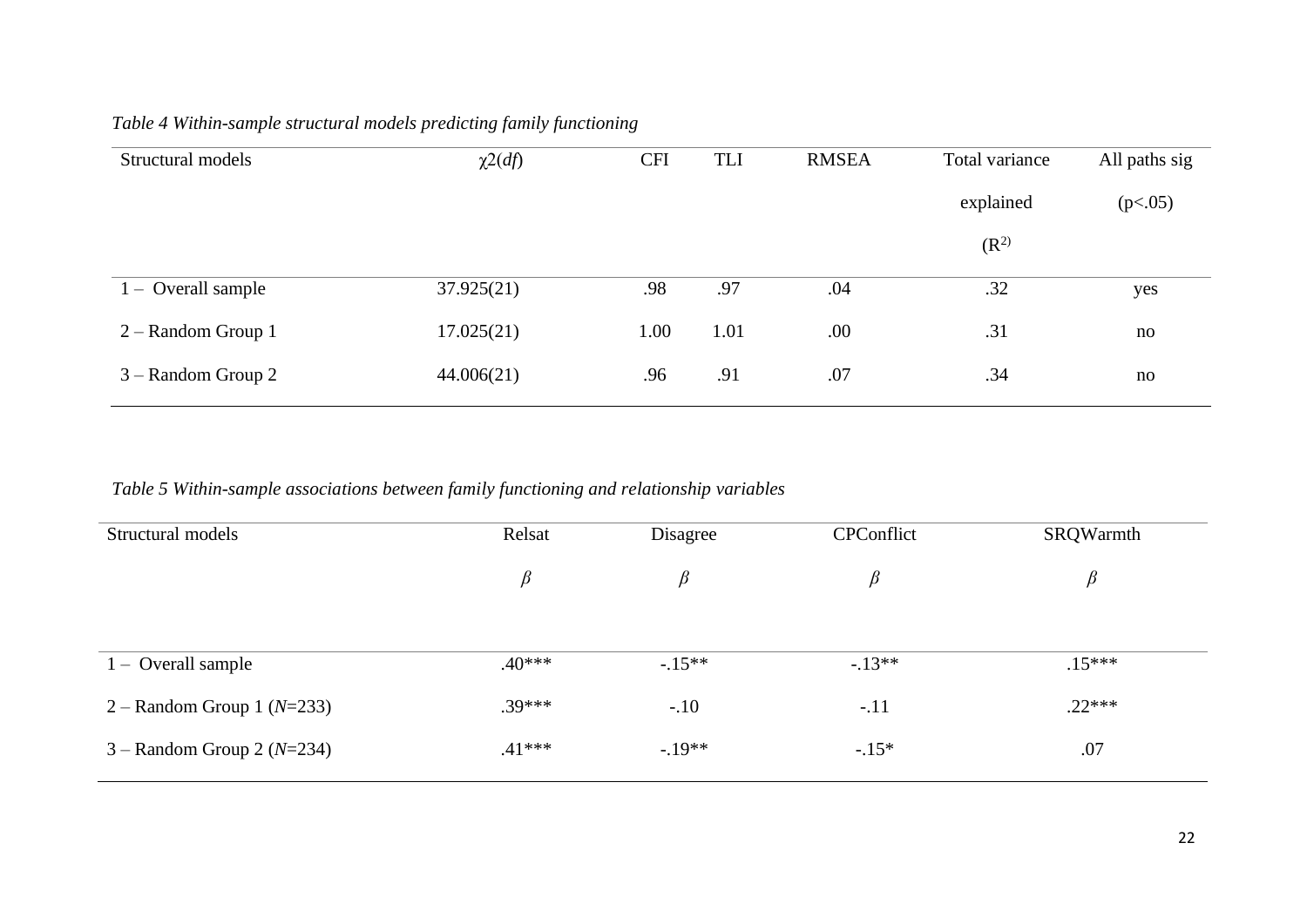### **Discussion**

We explored whether dimensions of dyadic relationships in the family were related to overall family functioning. The latent factor structure of family functioning among families of children with ID was initially tested in a CFA, where the five observed Family APGAR variables (Adaption, Partnership, Growth, Affection, and Resolve) loaded onto a latent construct of family functioning. Good model fit suggested that family functioning is a valid construct that can be described using the Family APGAR items in this sample of mothers of children with ID. Given that the Family APGAR is a relatively new measure to be used in the ID field, further validation work is needed to fully establish its psychometric properties. However, the data suggest that it might be a useful measure for research which explores family functioning in families of children with ID.

The final structural model showed that functioning in the three family subsystems (marital/partner, parental, sibling) was associated with perceptions of overall functioning, thus supporting our original hypothesis. Four dimensions: partner relationship satisfaction, sibling warmth, partner disagreement, and child-parent conflict were all associated with maternal perceptions of family functioning, accounting for 32% of the variance in the family functioning latent construct. These findings appear to support the idea that subsystem functioning and broader family functioning are somehow linked: how mothers felt about relationships in all of three subsystems was related to how they perceived their family to be functioning overall. Family systems theories pertain that families are comprised of subsystems (Cox & Paley, 1997; Minichin, 1985) that are interconnected and operate within a larger family system (Cridland et al,. 2014; Smith-Acuña, 2010), however they say less about the relationship between these two hierarchical levels. Our findings seem to suggest an interdependence between subsystems and the broader-level construct of family functioning, however further empirical research to explore these theoretical ideas is warranted.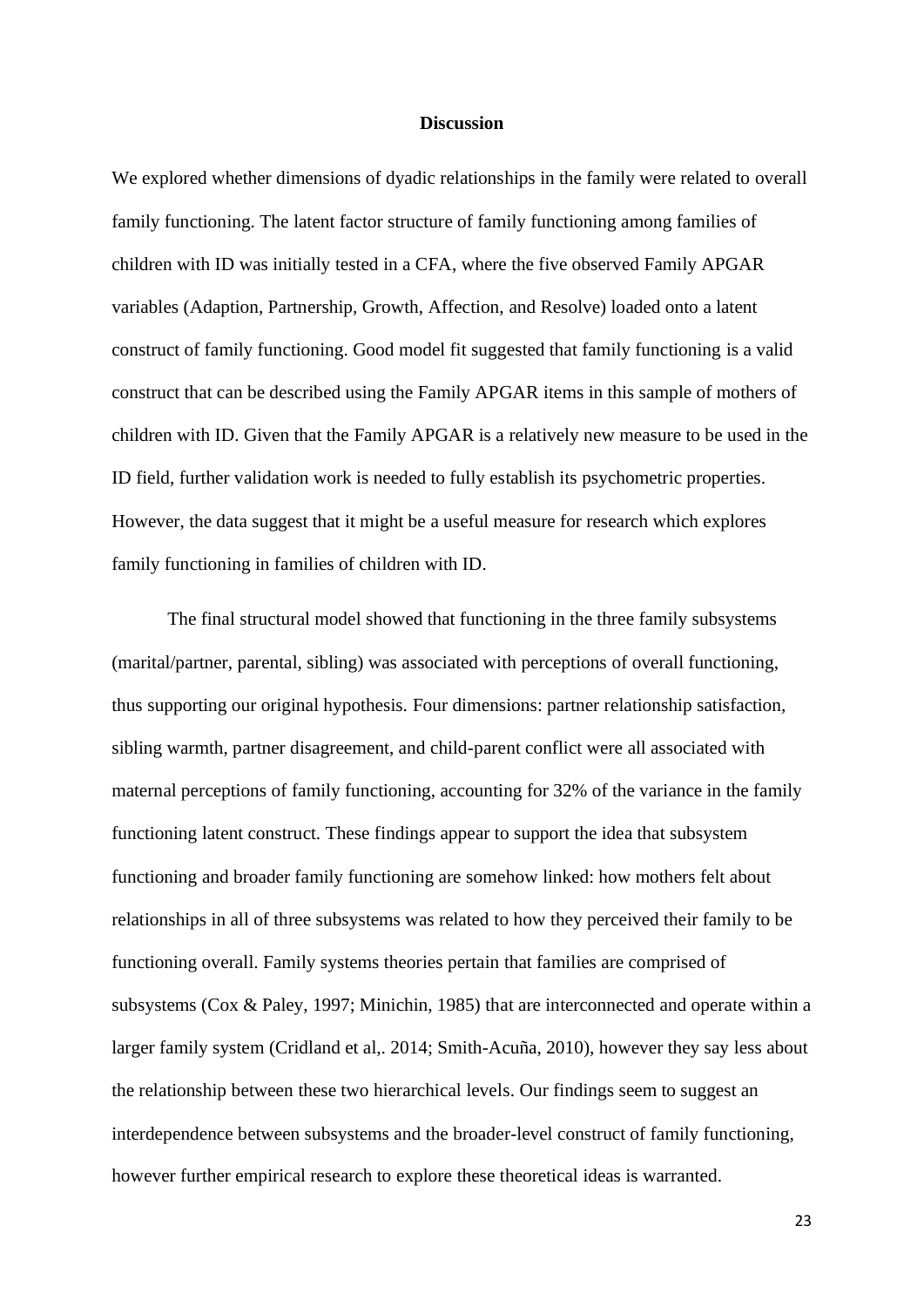Interestingly, our findings show that both of the variables capturing aspects of the marital/partner relationship were predictive of family functioning, with the perceived quality of the relationship between the mother and their spouse or partner the strongest predictor of perceived family functioning. Family systems theories pertain that the marital/partner relationship is at the heart of the family unit (Seligman & Darling, 2007), and our findings appear to support this and furthermore indicate that subsystems may be hierarchical in nature. There is existing empirical evidence reporting associations between marital quality and family functioning in the general population (Feldman, Wentzel, Weinberger, & Munson, 1990; Froyen, Skibbe, Bowles, Blow & Gerde, 2013; Kitzmann, 2000; Henderson, Sayger & Horne, 2003). Work by Shek (1999; 2001) showed that marital satisfaction was related to parental perceptions of family functioning over time, and that compared to individual measures of well-being, dyadic measures (including marital satisfaction and adjustment) had a stronger influence on perceived family functioning for parents. Given that mothers have already been found to be more likely to experience spillover between marital and parental subsystems (Hartley et al., 2016), these findings also indicate the potential for spillover between the marital dyad and broader family system. Intervention which bolsters spousal/partner relationship satisfaction and provides strategies which aim to reduce disagreement between parents about their child with ID, could be beneficial for family functioning.

Our findings also show a relationship between the sibling subsystem and the broader family subsystem, with perceived warmth between the child with ID and their sibling a significant predictor of how mothers perceived family functioning. This is an important finding given the lack of empirical work exploring the relationship between the sibling subsystem and the wider family system in the disability field. In the general population, sibling relationship quality has been found to be related to the quality of relationships in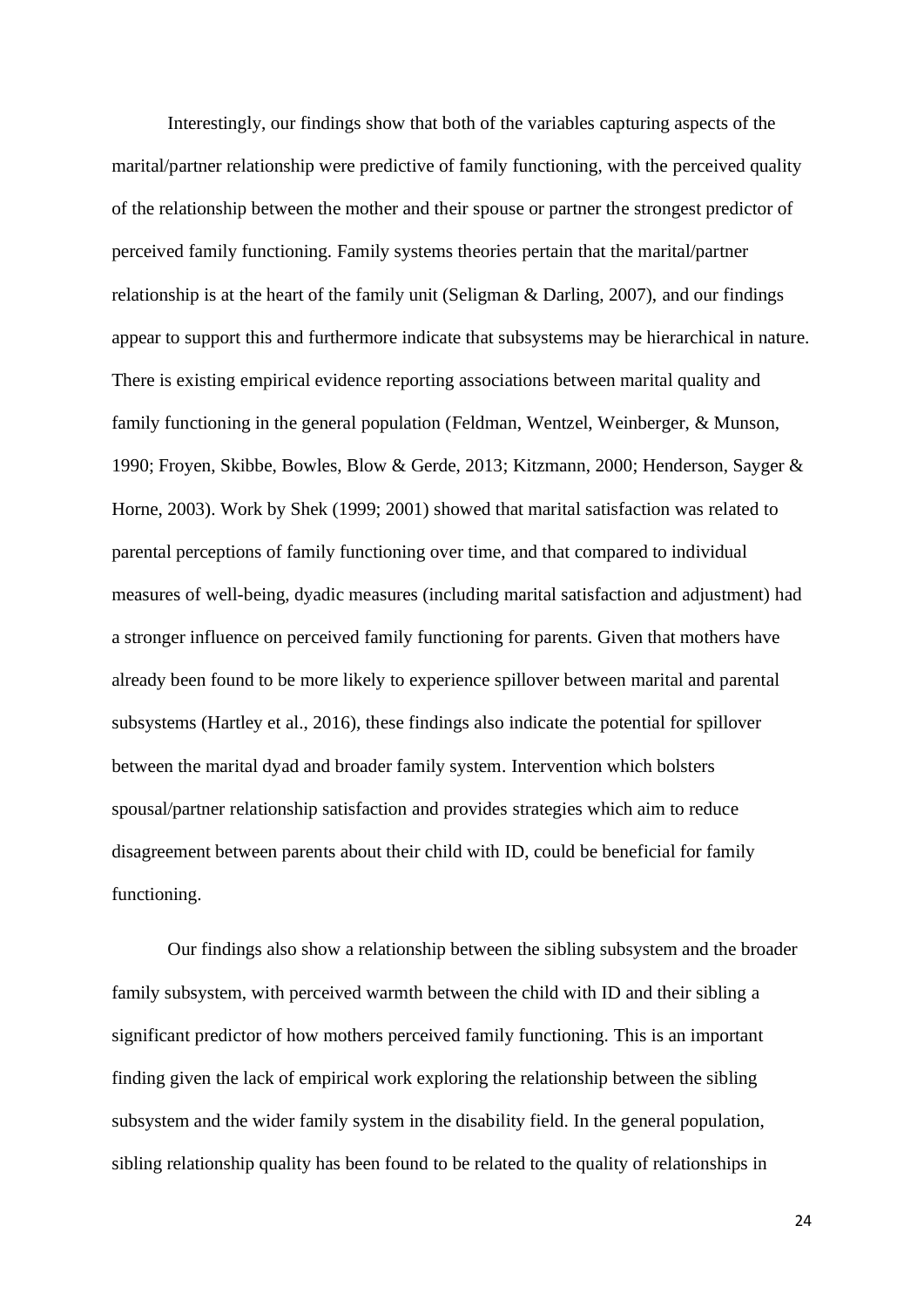parental and spousal/partner subsystems (Dunn, Deater-Deckard, Pickering & Golding, 1999) and overall family functioning (MacKinnon, 1989). What is unclear at this point is why sibling warmth but not conflict was associated with family functioning. It could be the case that aspects of the 'warmth' factor (intimacy, companionship, and affection) are more pertinent to mothers when one of the children has a disability. Mothers may expect conflict between siblings and so it has little bearing on how they perceive their family to be functioning, however sibling relationships with little warmth and closeness may have more bearing on aspects of family functioning captured in the Family APGAR measure, such as the way that family members express affection and respond to emotions, and the way that the family share time together. There is the potential for positive, preventative intervention which promotes warm sibling interactions. Further investigation is needed to help us understand the role of sibling relationships in the functioning of families of children with ID, particularly as siblings age, given the pivotal and long-lasting nature of their relationship (Dunn, 2000) and the likelihood that siblings may one day need to provide care or support to their sibling with ID

Conflict in the parent-child relationship was also found to be negatively associated with mother's perceptions of family functioning. According to FST, conflict in any family subsystem has the potential to reverberate throughout a family, affecting other subsystems and members, and the maintenance of subsystem boundaries (Seligman & Darling, 2007). The quality of the parent-child relationship has been found to be associated with parental views of family functioning over time in the general population (Shek, 1999), and parents of children with ID have been found to report a more negative parent-child relationship compared to parents of typically developing children (Totsika et al., 2014). This finding may be explained by previous evidence of an association between the increased behavioral and emotional problems in children with ID and poorer family functioning (Herring et al., 2006;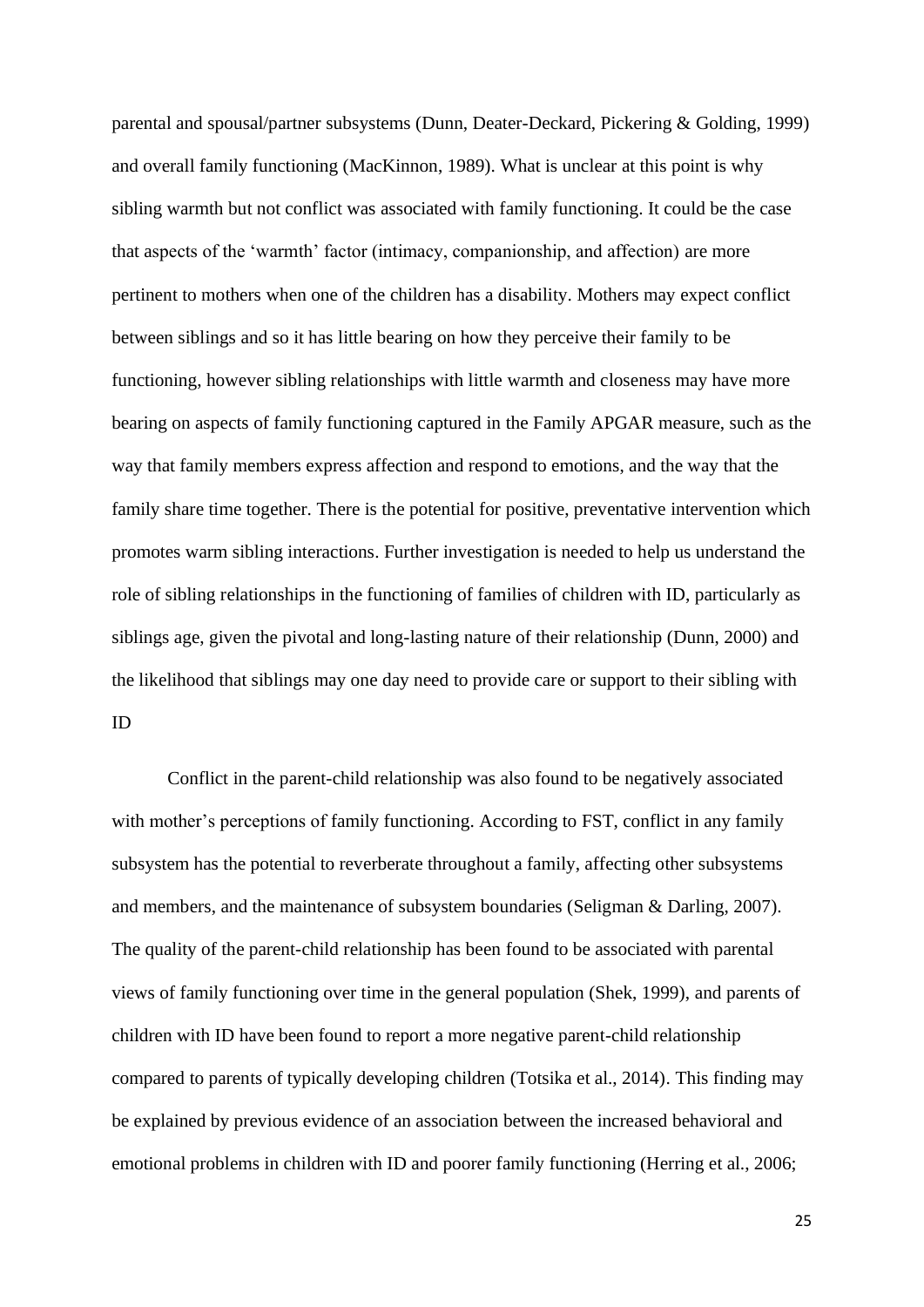Jellett et al., 2015). While our study did not focus on behavioral and emotional problems per se, child behavioral and emotional problems have been found to be associated with parentchild conflict (Totsika et al., 2014) and so one might theorize that this may then influence how mothers feel about the functioning of their family - a pathway that could be examined using longitudinal research designs. Programmes which target parent-child relationships have been found to benefit parents of children with Special Educational Needs (Lindsay, 2019) and have the potential to positively impact on family-level outcomes. This study has provided an initial insight into the associations between dimensions of subsystem functioning and maternal perceptions of family functioning. As the data were cross-sectional, future replication is needed with longitudinal data to allow exploration of causal pathways and understand why certain relationship dimensions were more strongly associated with family functioning than others.

It is important to note a number of other study limitations, namely that our findings only capture global perceptions of family functioning and not necessarily how the family is actually functioning on a day to day basis. Diary studies may be a way of overcoming this limitation (Lickenbrock, Ekas, & Whitman, 2011). We also acknowledge that there is an issue of self-report bias as all measures were mother-reported and are therefore likely to be highly correlated (Podsakoff, MacKenzie, Lee & Podsakoff, 2003). When exploring relationship quality, the perspective of one individual should be interpreted with caution. For example, when assessing partner relationship quality, both partners should be reporting on their relationship (Sim, Cordier, Vaz & Falkmer, 2016). There is also evidence that parental perceptions of sibling relationships do not always align with siblings' reports of their relationship with their sibling (Rossiter & Sharpe, 2001; Hastings & Petalas, 2014). Therefore, we need to solicit the views of other family members such as fathers and siblings in order to be truly systematic in our approach (Gardner et al., 2012). We should also look to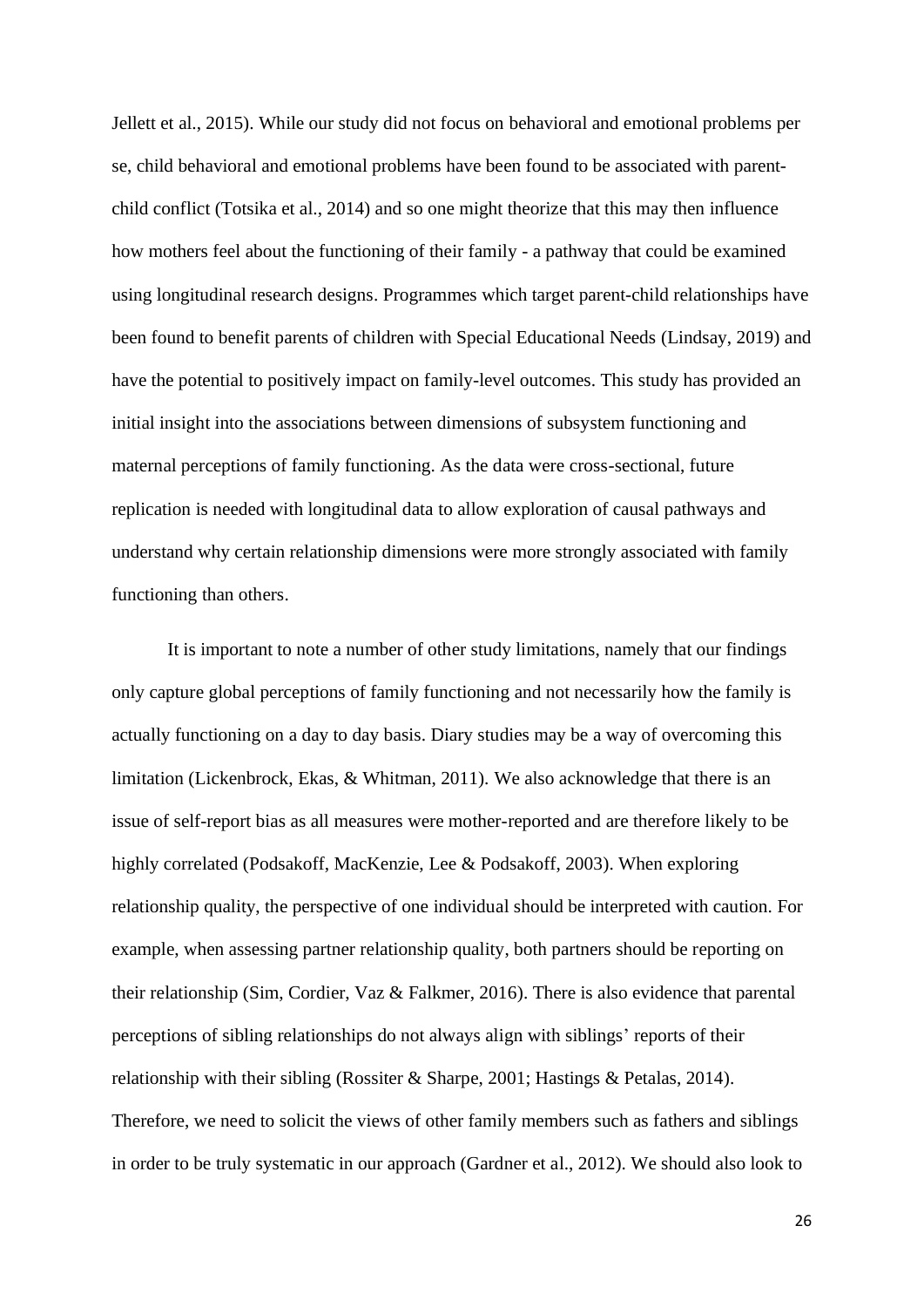understand family functioning in other family structures (Gardner et al., 2012). The current study focused on the experiences of mothers who are currently living a with a partner and with at least two children, so the findings cannot be extended to other family types. Future research should look to further investigate other pertinent covariates (such as maternal depression), and consider taking a 'macro-level' family systems approach that explores the way in which systems, such as families, interact with other systems, such as communities (Cridland et al., 2014; Seligman & Darling, 2007). It could be that family functioning is affected by factors outside of the family unit, such as interactions with services, which is particularly pertinent to families raising a child with a disability.

The functioning of families of children with ID is emerging as an important field of study. Our research, underpinned by family systems approaches, demonstrates the interconnectedness of family subsystems and broader family functioning, and signifies the potential for systemic family intervention which aims to improve functioning at the individual, subsystem, and unit level. However, further research is needed to understand the direction of these associations to establish where support should be targeted and what is needed at different points of the family lifecycle.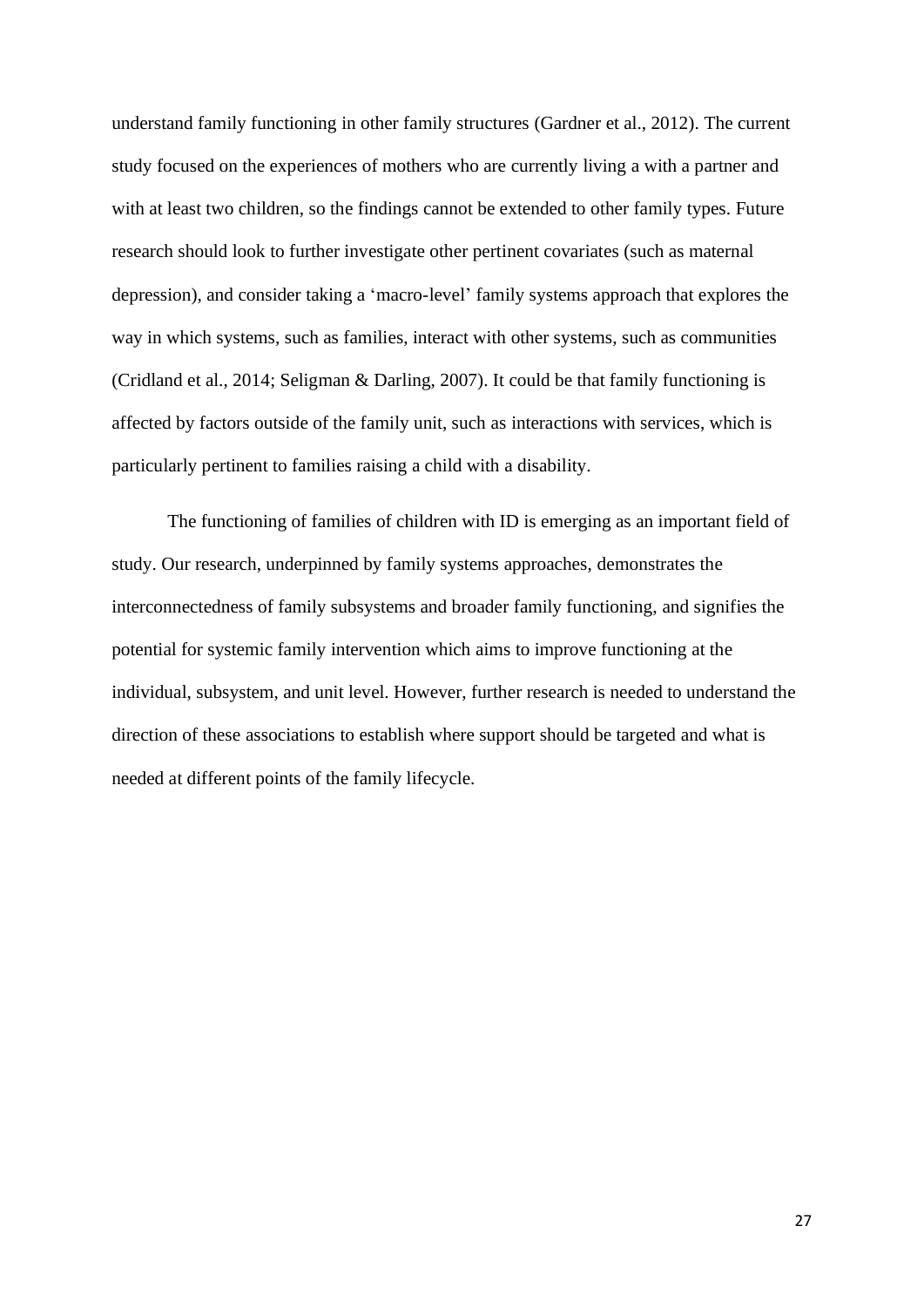### **References**

Al‐Krenawi, A., Graham, J. R., & Al Gharaibeh, F. (2011). The impact of intellectual disability, caregiver burden, family functioning, marital quality, and sense of coherence. *Disability & Society*, *26*, 139-150. [doi.org/10.1080/09687599.2011.543861](https://doi.org/10.1080/09687599.2011.543861)

Boehm, T. L., & Carter, E. W. (2019). Family Quality of Life and Its Correlates Among Parents of Children and Adults With Intellectual Disability. *American journal on intellectual and developmental disabilities*, *124*, 99-115. [doi.org/10.1352/1944-7558-](https://doi.org/10.1352/1944-7558-124.2.99) [124.2.99](https://doi.org/10.1352/1944-7558-124.2.99)

- Boehm, T. L., Carter, E. W., & Taylor, J. L. (2015). Family quality of life during the transition to adulthood for individuals with intellectual disability and/or autism spectrum disorders. *American journal on intellectual and developmental disabilities*, *120*, 395-411. [doi.org/10.1352/1944-7558-120.5.395](https://doi.org/10.1352/1944-7558-120.5.395)
- Brown, R. I., MacAdam–Crisp, J., Wang, M., & Iarocci, G. (2006). Family quality of life when there is a child with a developmental disability. *Journal of Policy and Practice in Intellectual Disabilities*, *3*, 238-245. [/doi.org/10.1111/j.1741-1130.2006.00085.x](https://doi.org/10.1111/j.1741-1130.2006.00085.x)
- Cox, M. J., & Paley, B. (1997). Families As Systems. *Annual Review of Psychology, 48,* 243- 267.
- Cridland, E. K., Jones, S. C., Magee, C. A., & Caputi, P. (2014). Family-focused autism spectrum disorder research: A review of the utility of family systems approaches. *Autism, 18,* 213-222. [doi.org/10.1177/1362361312472261](https://doi.org/10.1177/1362361312472261)
- Davis, K., & Gavidia-Payne, S. (2009). The impact of child, family, and professional support characteristics on the quality of life in families of young children with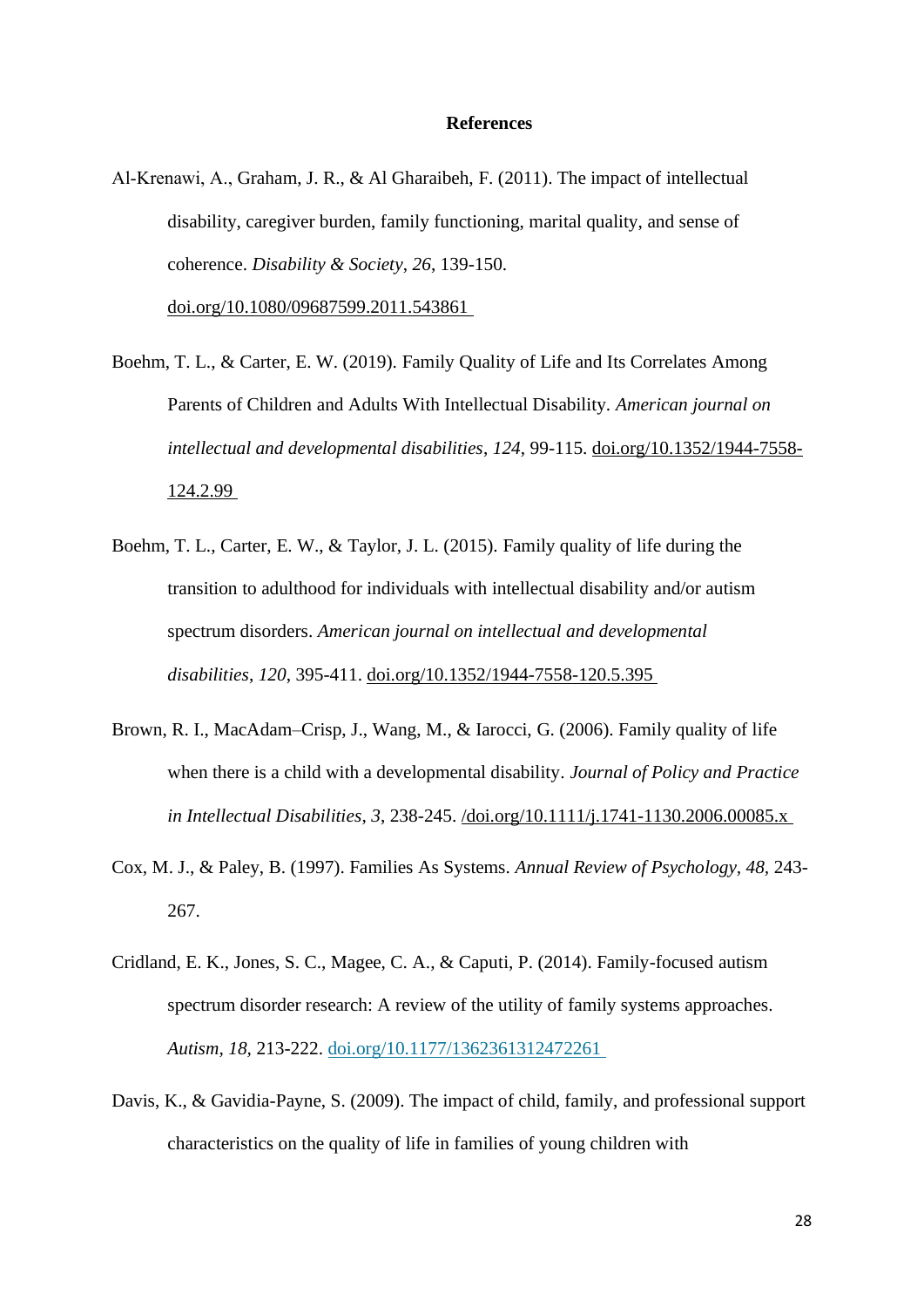disabilities. *Journal of Intellectual and Developmental Disability*, *34*, 153-162. [doi.org/10.1080/13668250902874608](https://doi.org/10.1080/13668250902874608)

Dunn, J. (2000). State of the art: Siblings. *The Psychologist*. *13*, 244-248.

- Emerson, E. (2003). Mothers of children and adolescents with intellectual disability: social and economic situation, mental health status, and the self‐assessed social and psychological impact of the child's difficulties. *Journal of Intellectual Disability Research*, *47*, 385-399. [doi.org/10.1046/j.1365-2788.2003.00498.x](https://doi.org/10.1046/j.1365-2788.2003.00498.x)
- Erel, O., & Burman, B. (1995). Interrelatedness of marital relations and parent-child relations: A meta-analytic review. *Psychological bulletin*, *118*, 108-132. [doi.org/10.1037//0033-2909.118.1.108](https://doi.org/10.1037/0033-2909.118.1.108)
- Feinberg, M. E., Solmeyer, A. R., & McHale, S. M. (2012). The third rail of family systems: Sibling relationships, mental and behavioral health, and preventive intervention in childhood and adolescence. *Clinical child and family psychology review*, *15*, 43-57. [doi.org/10.1007/s10567-011-0104-5](https://doi.org/10.1007/s10567-011-0104-5)
- Feldman, S. S., Wentzel, K. R., Weinberger, D. A., & Munson, J. A. (1990). Marital satisfaction of parents of preadolescent boys and its relationship to family and child functioning. *Journal of Family Psychology*, *4*, 213-234. [doi.org/10.1037/0893-](https://doi.org/10.1037/0893-3200.4.2.213) [3200.4.2.213](https://doi.org/10.1037/0893-3200.4.2.213)
- Ferrer, F., Vilaseca, R., & Olmos, J. G. (2017). Positive perceptions and perceived control in families with children with intellectual disabilities: relationship to family quality of life. *Quality & Quantity*, *51*, 903-918. [doi.org/10.1007/s11135-016-0318-1](https://doi.org/10.1007/s11135-016-0318-1)
- Froyen, L. C., Skibbe, L. E., Bowles, R. P., Blow, A. J., & Gerde, H. K. (2013). Marital satisfaction, family emotional expressiveness, home learning environments, and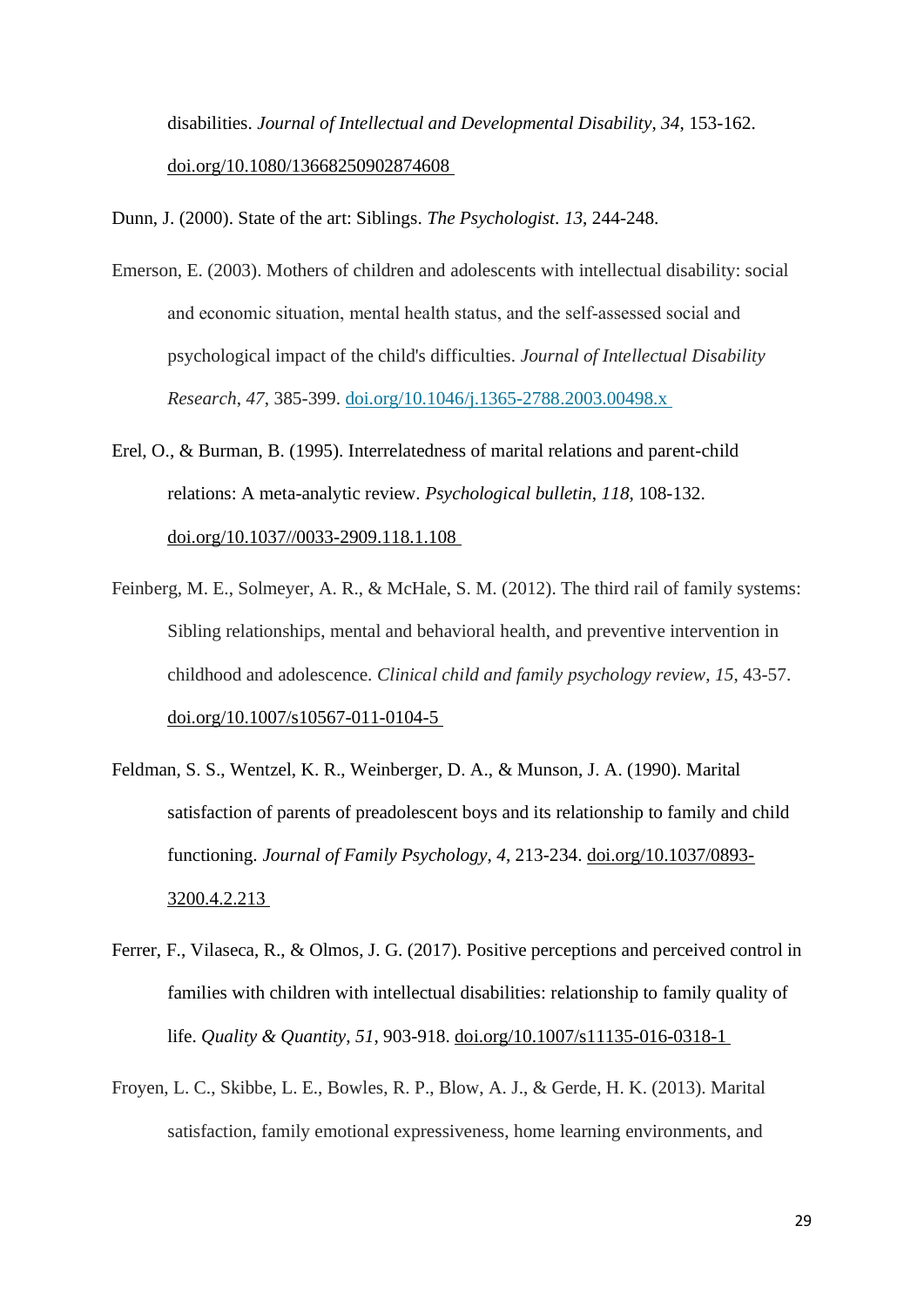children's emergent literacy. *Journal of Marriage and Family*, *75*, 42-55. [doi.org/10.1111/j.1741-3737.2012.01035.x](https://doi.org/10.1111/j.1741-3737.2012.01035.x)

- Furman, W., & Buhrmester, D. (1985). Children's perceptions of the qualities of sibling relationships. *Child development*, 448-461. [doi.org/10.1111/j.1467-](https://doi.org/10.1111/j.1467-8624.1985.tb00119.x) [8624.1985.tb00119.x](https://doi.org/10.1111/j.1467-8624.1985.tb00119.x)
- Gardiner, E., & Iarocci, G. (2012). Unhappy (and happy) in their own way: A developmental psychopathology perspective on quality of life for families living with developmental disability with and without autism. *Research in Developmental Disabilities*, *33*, 2177- 2192. [doi.org/10.1016/j.ridd.2012.06.014](https://doi.org/10.1016/j.ridd.2012.06.014)
- Gardner, W., Nutting, P. A., Kelleher, K. J., Werner, J. J., Farley, T., Stewart, L., ... & Orzano, A. J. (2001). Does the family APGAR effectively measure family functioning?. *Journal of Family Practice*, *50*, 19-25.
- Gau, S. S. F., Chou, M. C., Chiang, H. L., Lee, J. C., Wong, C. C., Chou, W. J., et al. (2012). Parental adjustment, marital relationship, and family function in families of children with autism. *Research in Autism Spectrum Disorders, 6,* 263-270. [doi.org/10.1016/j.rasd.2011.05.007](https://doi.org/10.1016/j.rasd.2011.05.007)
- Guralnick, M. J. (2001). A developmental systems model for early intervention. *Infants and Young Children*, *14*, 1-18. [doi.org/10.1097/00001163-200114020-00004](https://doi.org/10.1097/00001163-200114020-00004)
- Hair, J., F., Black, W., C. , Babin, B., J., Anderson, R., E. , & Tatham, R., L. (2006). *Multivariate data analysis*. Englewood Cliffs, NJ: Prentice-Hall.
- Hartley, S. L., Mihaila, I., Otalora-Fadner, H. S., & Bussanich, P. M. (2014). Division of labor in families of children and adolescents with autism spectrum disorder. *Family Relations, 63,* 627-638. [doi.org/10.1111/fare.12093](https://doi.org/10.1111/fare.12093)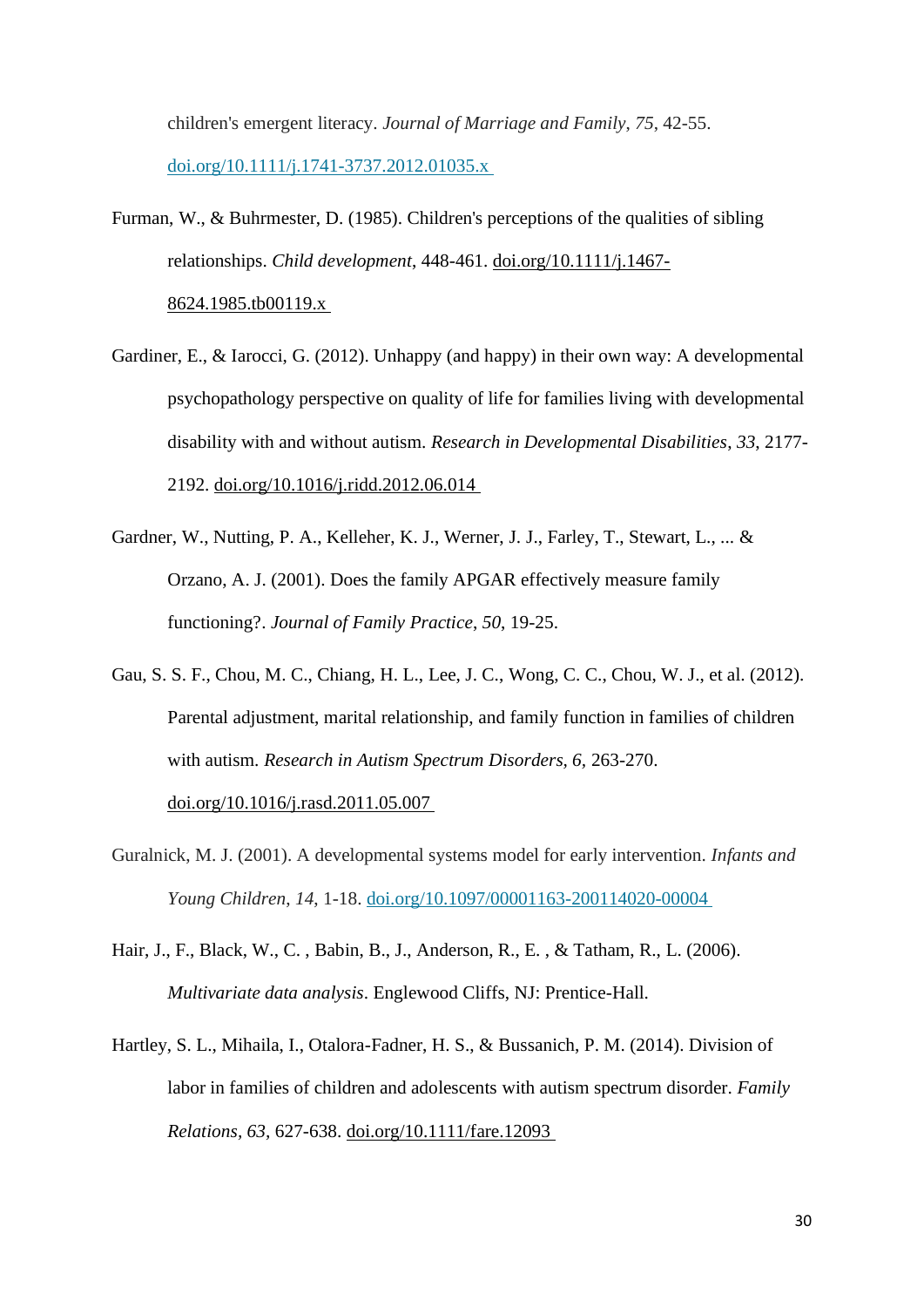- Hartley, S. L., Papp, L. M., & Bolt, D. (2016). Spillover of marital interactions and parenting stress in families of children with autism spectrum disorder. *Journal of Clinical Child & Adolescent Psychology*, *0,* 1-12. [doi.org/10.1080/15374416.2016.1152552](https://doi.org/10.1080/15374416.2016.1152552)
- Hastings, R. P., & Petalas, M. A. (2014). Self-reported behaviour problems and sibling relationship quality by siblings of children with autism spectrum disorder. *Child: care, health and development*, *40*, 833-839. [doi.org/10.1111/cch.12131](https://doi.org/10.1111/cch.12131)
- Hastings, R.P. (2016). Do children with intellectual and developmental disabilities have a negative impact on other family members? The case for rejecting a negative narrative. *International Review of Research in Developmental Disabilities, 50,* 2211-6095. [doi.org/10.1016/bs.irrdd.2016.05.002](https://doi.org/10.1016/bs.irrdd.2016.05.002)
- Hayden, N.K., Hastings, R.P., Totsika, V., & Langley, E. (2019). A population-based study of the behavioral and emotional adjustment of older siblings of children with and without Intellectual Disability. *Journal of Abnormal Child Psychology, 47,* 1409- 1419. doi.org/10.1007/s10802-018-00510-5 Henderson, A. D., Sayger, T. V., & Horne, A. M. (2003). Mothers and sons: A look at the relationship between child behavior problems, marital satisfaction, maternal depression, and family cohesion. *The Family Journal*, *11*, 33-41. [doi.org/10.1177/1066480702238469](https://doi.org/10.1177/1066480702238469)
- Herring, S., Gray, K., Taffe, J., Tonge, B., Sweeney, D., & Einfield, S. (2006). Behavior and emotional problems in toddlers with pervasive development disorders and developmental delay: Associations with parental mental health and family functioning. *Journal of Intellectual Disability Research, 50,* 874-882. [doi.org/10.1111/j.1365-2788.2006.00904.x](https://doi.org/10.1111/j.1365-2788.2006.00904.x)
- Hickey, E. J., Bolt, D., Rodriguez, G., & Hartley, S. L. (2020). Bidirectional Relations between Parent Warmth and Criticism and the Symptoms and Behavior Problems of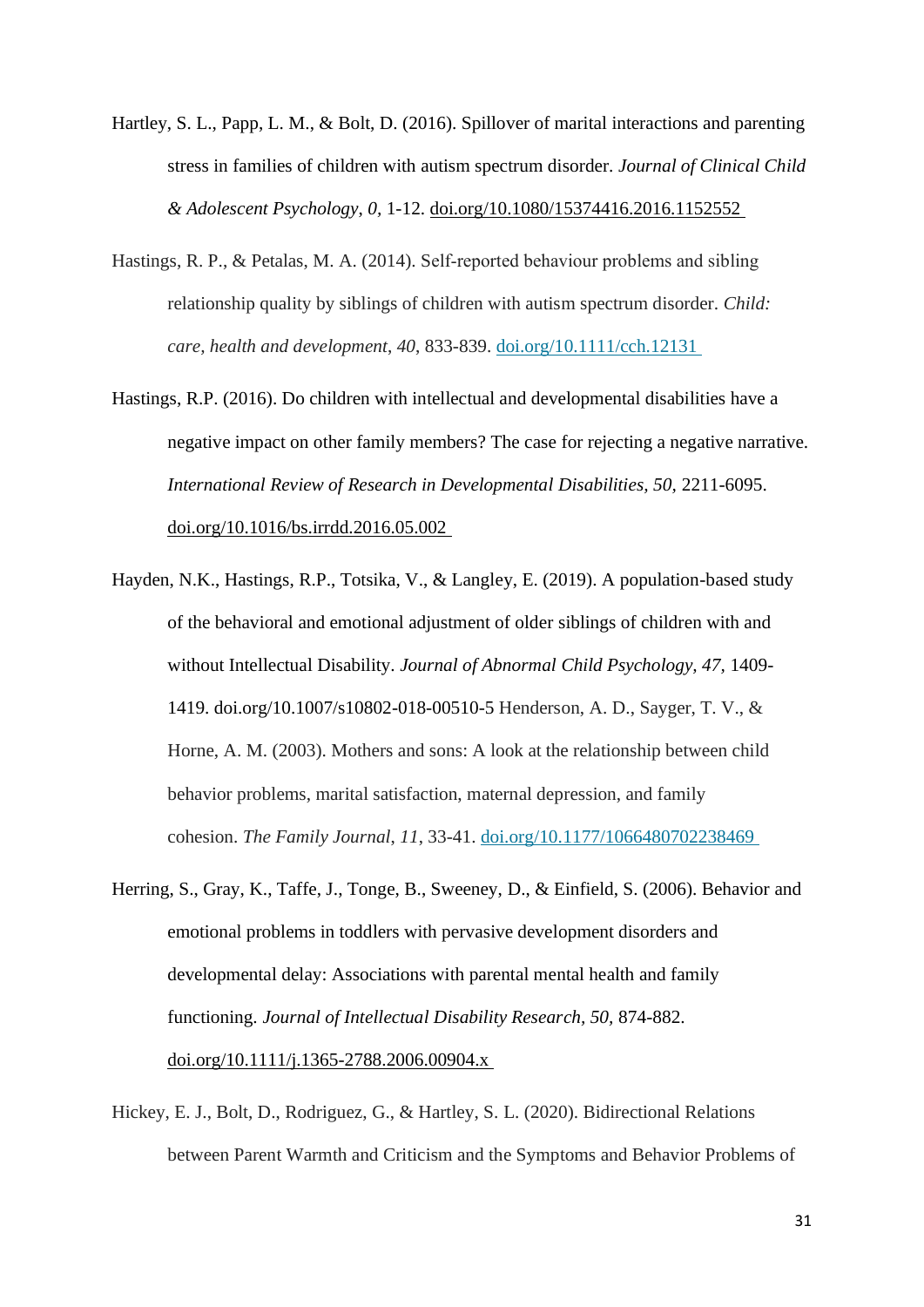Children with Autism. *Journal of Abnormal Child Psychology*, 1-15. [doi.org/10.1007/s10802-020-00628-5](https://doi.org/10.1007/s10802-020-00628-5)

- Higgins, D. J., Bailey, S. R., & Pearce, J. C. (2005). Factors associated with functioning style and coping strategies of families with a child with an autism spectrum disorder. *Autism*, *9*, 125-137. [doi.org/10.1177/1362361305051403](https://doi.org/10.1177/1362361305051403)
- Hoffman, L., Marquis, J., Poston, D., Summers, J. A., & Turnbull, A. (2006). Assessing family outcomes: psychometric evaluation of the Beach Center Family Quality of Life Scale. *Journal of marriage and family*, *68*, 1069-1083. [doi.org/10.1111/j.1741-](https://doi.org/10.1111/j.1741-3737.2006.00314.x) [3737.2006.00314.x](https://doi.org/10.1111/j.1741-3737.2006.00314.x)
- Hu, L., & Bentler, P. M. (1999). Cutoff criteria for fit indexes in covariance structure analysis: Conventional criteria versus new alternatives. *Structural Equation Modeling: A Multidisciplinary Journal, 6*, 1-55. [doi.org/10.1080/10705519909540118](https://doi.org/10.1080/10705519909540118)
- Jellett, R., Wood, C. E., Giallo, R., & Seymour, M. (2015). Family functioning and behavior problems in children with Autism Spectrum Disorders: The mediating role of parent mental health. *Clinical Psychologist*, *19*, 39-48. [doi.org/10.1111/cp.12047](https://doi.org/10.1111/cp.12047)
- Johnson, J. (2012). *The Millennium Cohort Study: User Guide to the data* (1st ed.). London: Centre for Longitudinal Studies, Institute of Education, University of London. Retrieved from [http://www.cls.ioe.ac.uk/library](http://www.cls.ioe.ac.uk/library-media%5Cdocuments%5CGuide%20to%20Psychological%20Inventories%20in%20MCS.pdf)[media%5Cdocuments%5CGuide%20to%20Psychological%20Inventories%20in%20](http://www.cls.ioe.ac.uk/library-media%5Cdocuments%5CGuide%20to%20Psychological%20Inventories%20in%20MCS.pdf) [MCS.pdf](http://www.cls.ioe.ac.uk/library-media%5Cdocuments%5CGuide%20to%20Psychological%20Inventories%20in%20MCS.pdf)
- Kessler, R. C., Barker, P. R., Colpe, L. J., Epstein, J. F., Gfroerer, J. C., Hiripi, E., ... & Zaslavsky, A. M. (2003). Screening for serious mental illness in the general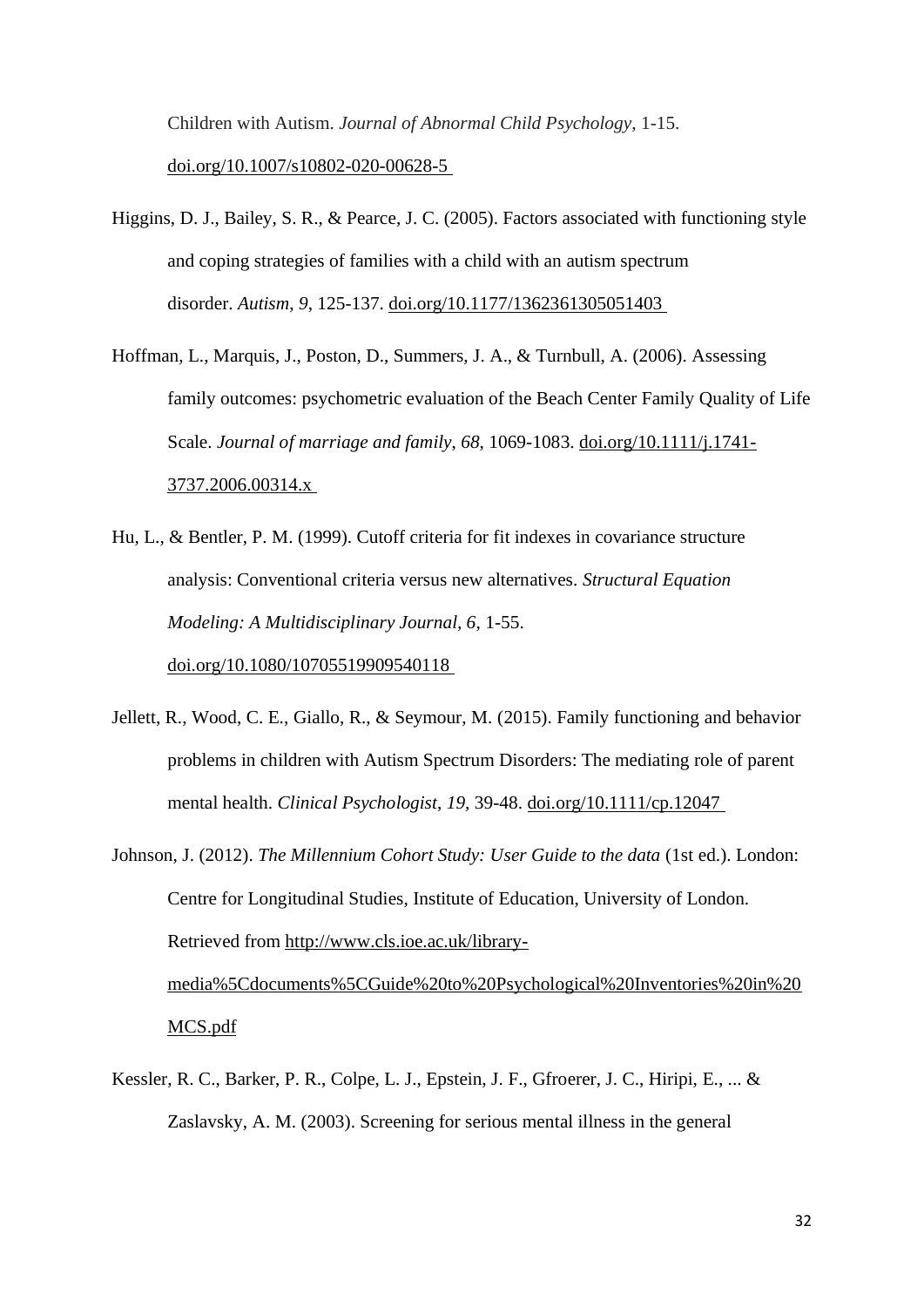population. *Archives of general psychiatry*, *60*, 184-189. [doi.org/10.1001/archpsyc.60.2.184](https://doi.org/10.1001/archpsyc.60.2.184)

- Kitzmann, K. M. (2000). Effects of marital conflict on subsequent triadic family interactions and parenting. *Developmental psychology*, *36*, 3-13. [doi.org/10.1037//0012-](https://doi.org/10.1037/0012-1649.36.1.3) [1649.36.1.3](https://doi.org/10.1037/0012-1649.36.1.3)
- Lickenbrock, D. M., Ekas, N. V., & Whitman, T. L. (2011). Feeling good, feeling bad: Influences of maternal perceptions of the child and marital adjustment on well-being in mothers of children with an autism spectrum disorder. *Journal of autism and developmental disorders*, *41*, 848-858. [doi.org/10.1007/s10803-010-1105-9](https://doi.org/10.1007/s10803-010-1105-9)
- Lindsay, G. (2019). Parenting programmes for parents of children and young people with behavioural difficulties. *Counselling and Psychotherapy Research*, *19*, 3-7. [doi.org/10.1002/capr.12192](https://doi.org/10.1002/capr.12192)
- Little, T. D., Jorgensen, T. D., Lang, K. M., & Moore, E. W. G. (2013). On the joys of missing data. *Journal of pediatric psychology*, *39*, 151-162. [doi.org/10.1093/jpepsy/jst048](https://doi.org/10.1093/jpepsy/jst048)
- MacKinnon, C. E. (1989). An observational investigation of sibling interactions in married and divorced families. *Developmental Psychology*, *25*, 36-44. [doi.org/10.1037/0012-](https://doi.org/10.1037/0012-1649.25.1.36) [1649.25.1.36](https://doi.org/10.1037/0012-1649.25.1.36)
- McConkey, R., Truesdale-Kennedy, M., Chang, M. Y., Jarrah, S., & Shukri, R. (2008). The impact on mothers of bringing up a child with intellectual disabilities: A cross-cultural study. *International journal of nursing studies*, *45*, 65-74. [doi.org/10.1016/j.ijnurstu.2006.08.007](https://doi.org/10.1016/j.ijnurstu.2006.08.007)
- McHale, S. M., & Crouter, A. C. (1996). *The family contexts of children's sibling relationships.* In G. H. Brody (Ed.), *Advances in applied developmental psychology,*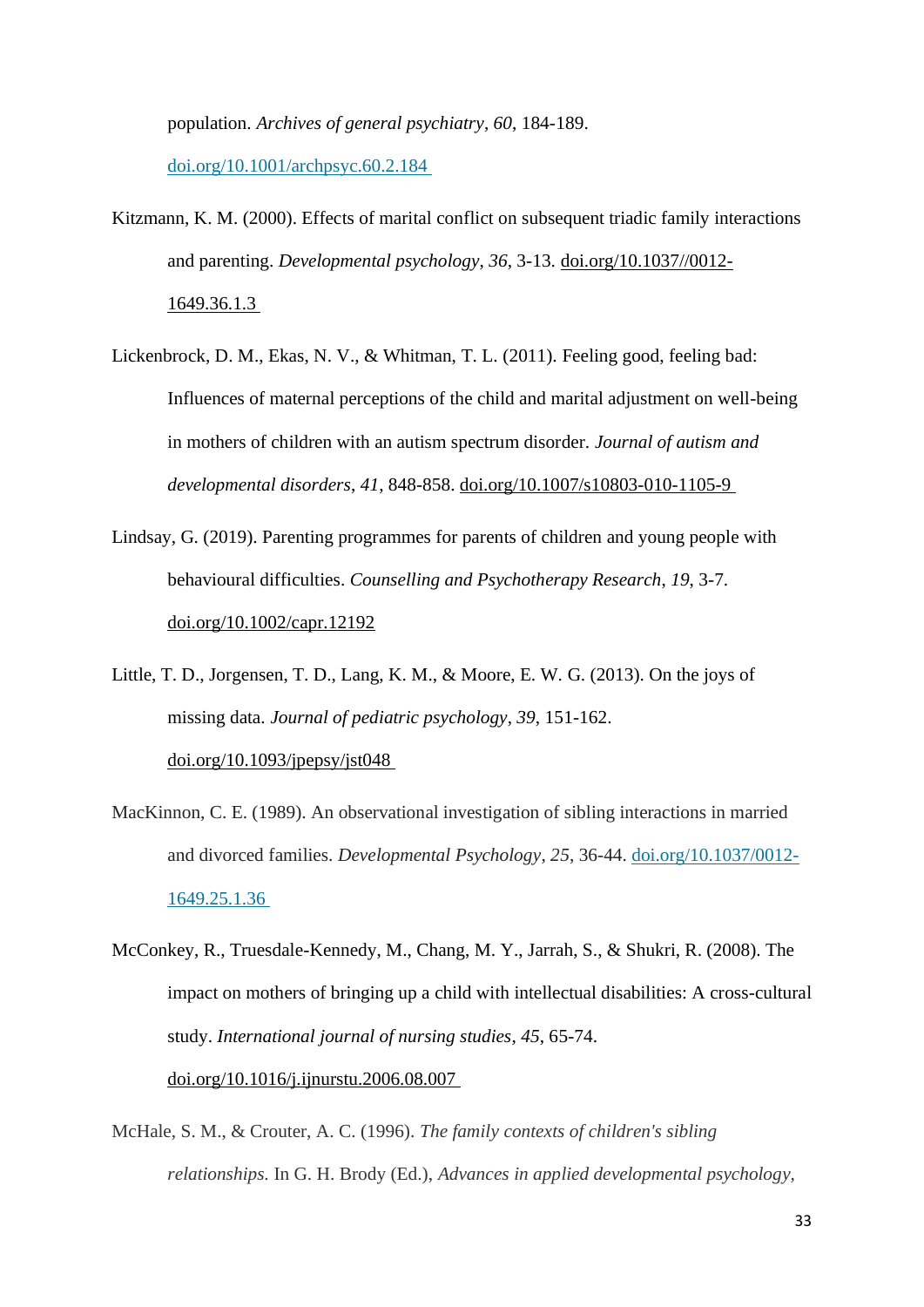*10. Sibling relationships: Their causes and consequences* (p. 173–195). Ablex Publishing.

- Minuchin, P. (1985). Families and individual development: Provocations from the field of family therapy. *Child development, 56,* 289-302. [doi.org/10.2307/1129720](https://doi.org/10.2307/1129720)
- Park, J., Hoffman, L., Marquis, J., Turnbull, A. P., Poston, D., Mannan, H., ... & Nelson, L. L. (2003). Toward assessing family outcomes of service delivery: Validation of a family quality of life survey. *Journal of Intellectual Disability Research*, *47*, 367-384. [doi.org/10.1046/j.1365-2788.2003.00497.x](https://doi.org/10.1046/j.1365-2788.2003.00497.x)
- Petalas, M. A., Hastings, R. P., Nash, S., Hall, L. M., Joannidi, H., & Dowey, A. (2012). Psychological adjustment and sibling relationships in siblings of children with autism spectrum disorders: Environmental stressors and the broad autism phenotype. *Research in Autism Spectrum Disorders, 6,* 546-555. [doi.org/10.1016/j.rasd.2011.07.015](https://doi.org/10.1016/j.rasd.2011.07.015)
- Pianta, R. C. (1992). *Child-parent relationship scale.* Charlottesville, VA: University of Virginia.
- Pisula, E., & Porębowicz-Dörsmann, A. (2017). Family functioning, parenting stress and quality of life in mothers and fathers of Polish children with high functioning autism or Asperger syndrome. *PloS one*, *12*, 1-19. [doi.org/10.1371/journal.pone.0186536](https://doi.org/10.1371/journal.pone.0186536)
- Podsakoff, P. M., MacKenzie, S. B., Lee, J. Y., & Podsakoff, N. P. (2003). Common method biases in behavioral research: a critical review of the literature and recommended remedies. *Journal of applied psychology*, *88*, 879-903. [doi.org/10.1037/0021-](https://doi.org/10.1037/0021-9010.88.5.879) [9010.88.5.879](https://doi.org/10.1037/0021-9010.88.5.879)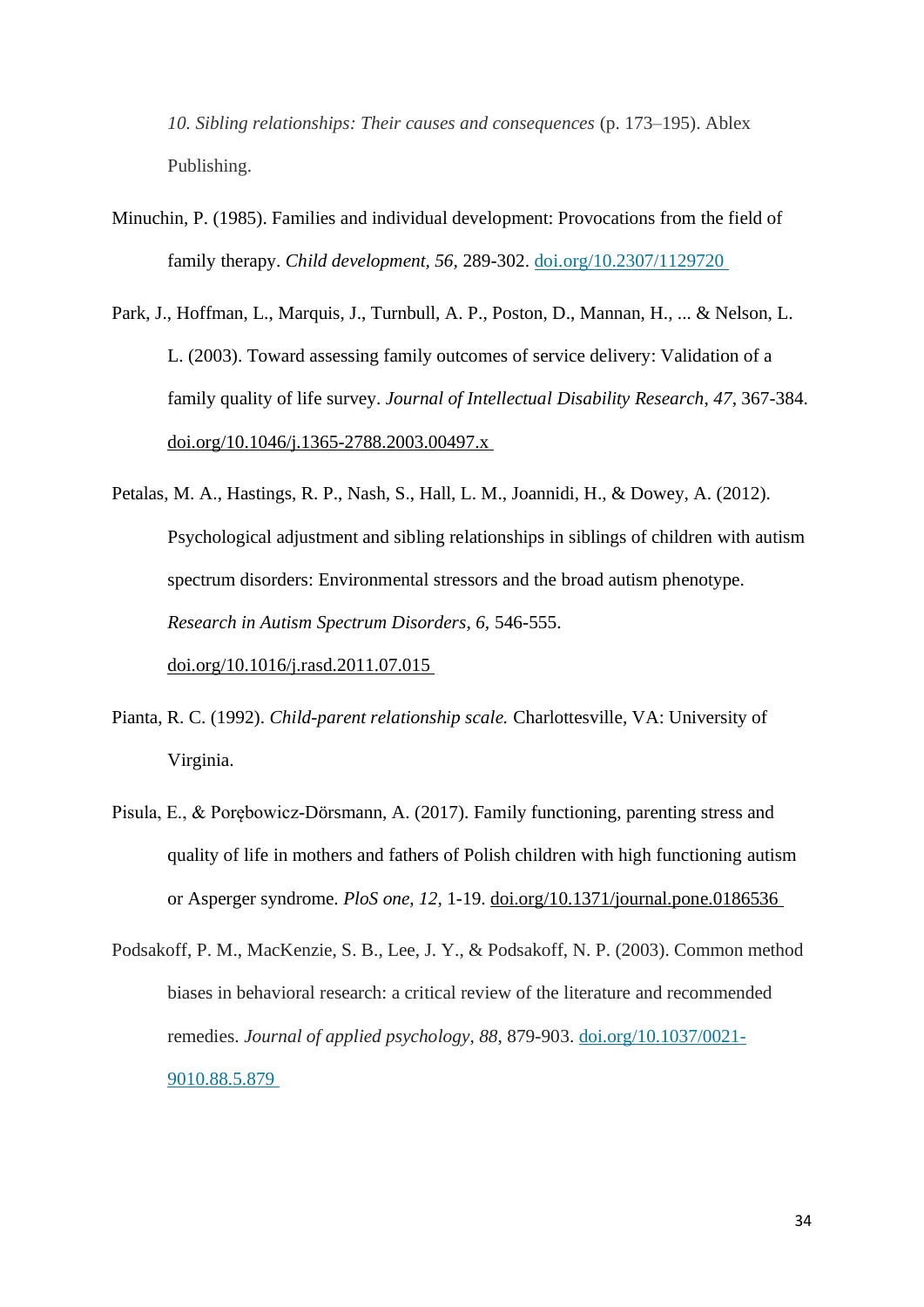- Pohlmann, J. T. (2004). Use and interpretation of factor analysis in The Journal of Educational Research: 1992-2002. *The Journal of Educational Research*, *98*, 14-23. [doi.org/10.3200/joer.98.1.14-23](https://doi.org/10.3200/joer.98.1.14-23)
- Preacher, K. J. (2006). Quantifying parsimony in structural equation modeling. *Multivariate Behavioral Research*, *41*, 227-259. [doi.org/10.1207/s15327906mbr4103\\_1](https://doi.org/10.1207/s15327906mbr4103_1)

Rani, P. P., Charles, H., Russell, P. S. S., Selvaraj, K. G., Mammen, P. M., Russell, S., & Nair, M. K. (2018). Dysfunction among families of children with intellectual disability in India using systems model: Prevalence, Pattern, and Severity of impairment. *Indian journal of psychological medicine*, *40*, 33-37. doi.org[/10.4103/IJPSYM.IJPSYM\\_198\\_17](https://dx.doi.org/10.4103%2FIJPSYM.IJPSYM_198_17)

- Renzaho, A., Mellor, D., McCabe, M., & Powell, M. (2013). Family functioning, parental psychological distress and child behaviors: Evidence from the Victorian Child Health and Wellbeing Study. *Australian psychologist*, *48*, 217-225. [doi.org/10.1111/j.1742-](https://doi.org/10.1111/j.1742-9544.2011.00059.x) [9544.2011.00059.x](https://doi.org/10.1111/j.1742-9544.2011.00059.x)
- Rhodes, P. (2003). Behavioural and family systems interventions in developmental disability: Towards a contemporary and integrative approach. *Journal of Intellectual and Developmental Disability*, *28*, 51-64. [doi.org/10.1080/13668250305770](https://doi.org/10.1080/13668250305770)
- Rolland, J. S. (2012). Mastering family challenges in serious illness and disability. In F. Walsh (Eds.) *Normal family processes: Growing diversity and complexity* (pp. 452- 482). New York: The Guildford Press.
- Rossiter, L., & Sharpe, D. (2001). The siblings of individuals with mental retardation: A quantitative integration of the literature. *Journal of Child and family Studies*, *10*, 65- 84. doi.org[/10.1023/A:1016629500708](https://www.researchgate.net/deref/http%3A%2F%2Fdx.doi.org%2F10.1023%2FA%3A1016629500708?_sg%5B0%5D=2ComcuE-0B_3U0DSx8w5h2LG5RlGLuv9NMWvqbrrbcySTqds7S7lpwTSB0_Wn-YnBSBQUI3NcKuwDHjZ8FPR8WM1Uw.SZD5p2nR96BfnwAxHR1xPAhhWXdP8JGFVokc3gc7X0Ig3wzpFWGvGBm4rT_x3bAzqTuU8Z6nsLWRL8-31PoSng)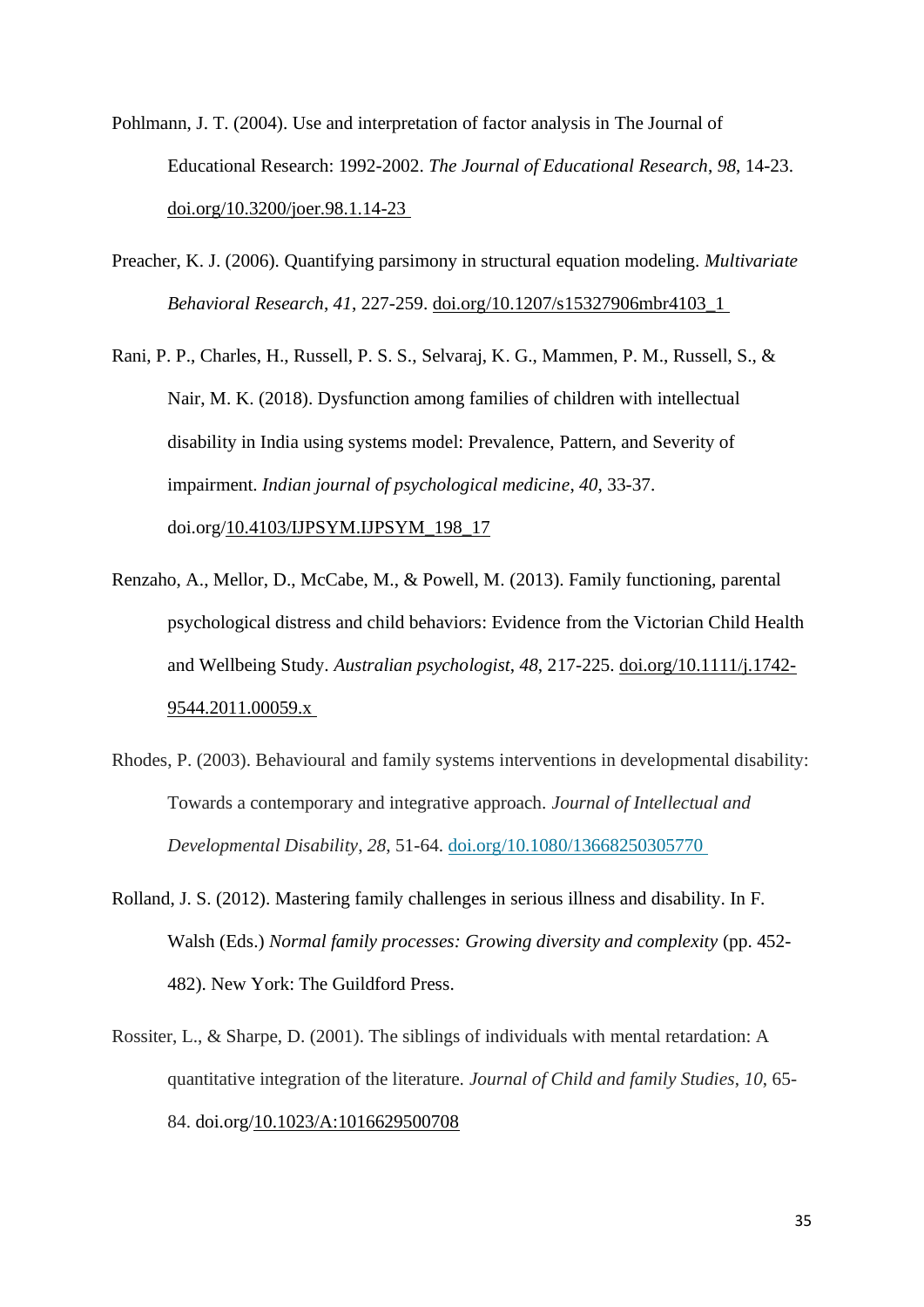- Seligman, M., & Darling, R. B. (2007). *Ordinary Families, Special children: A Systems Approach to Childhood Disability*. New York: The Guilford Press.
- Shek, D. T. (1999). Individual and dyadic predictors of family functioning in a Chinese context. *American Journal of Family Therapy*, *27*, 49-61. [doi.org/10.1080/019261899262096](https://doi.org/10.1080/019261899262096)
- Shek, D. T. (2001). Paternal and maternal influences on family functioning among Hong Kong Chinese families. *The Journal of genetic psychology*, *162*, 56-74. [doi.org/10.1080/00221320109597881](https://doi.org/10.1080/00221320109597881)
- Sim, A., Cordier, R., Vaz, S., & Falkmer, T. (2016). Relationship satisfaction in couples raising a child with autism spectrum disorder: A systematic review of the literature. *Research in Autism Spectrum Disorders*, *31*, 30-52. [doi.org/10.1016/j.rasd.2016.07.004](https://doi.org/10.1016/j.rasd.2016.07.004)
- Singer, G. H. (2006). Meta-analysis of comparative studies of depression in mothers of children with and without developmental disabilities. *American journal on mental retardation*, *111*, 155-169. [doi.org/10.1352/0895-](https://doi.org/10.1352/0895-8017(2006)111%5b155:mocsod%5d2.0.co;2)

[8017\(2006\)111\[155:mocsod\]2.0.co;2](https://doi.org/10.1352/0895-8017(2006)111%5b155:mocsod%5d2.0.co;2)

- Singer, G. H., & Wang, M. (2014). On a few of Ann and Rud Turnbull's many contributions as public intellectuals. *Inclusion*, *2*, 212-226. [doi.org/10.1352/2326-6988-2.3.212](https://doi.org/10.1352/2326-6988-2.3.212)
- Skinner, H. A., Steinhauer, P. D., & Santa-Barbara, J. (1983). The family assessment measure. Canadian Journal of Community Mental Health, 2, 91-105. [doi.org/10.7870/cjcmh-1983-0018](https://doi.org/10.7870/cjcmh-1983-0018)
- Smilkstein, G. (1978). The Family APGAR: A proposal for family function test and its use by physicians. *The Journal of family practice*, *6*, 1231-1239.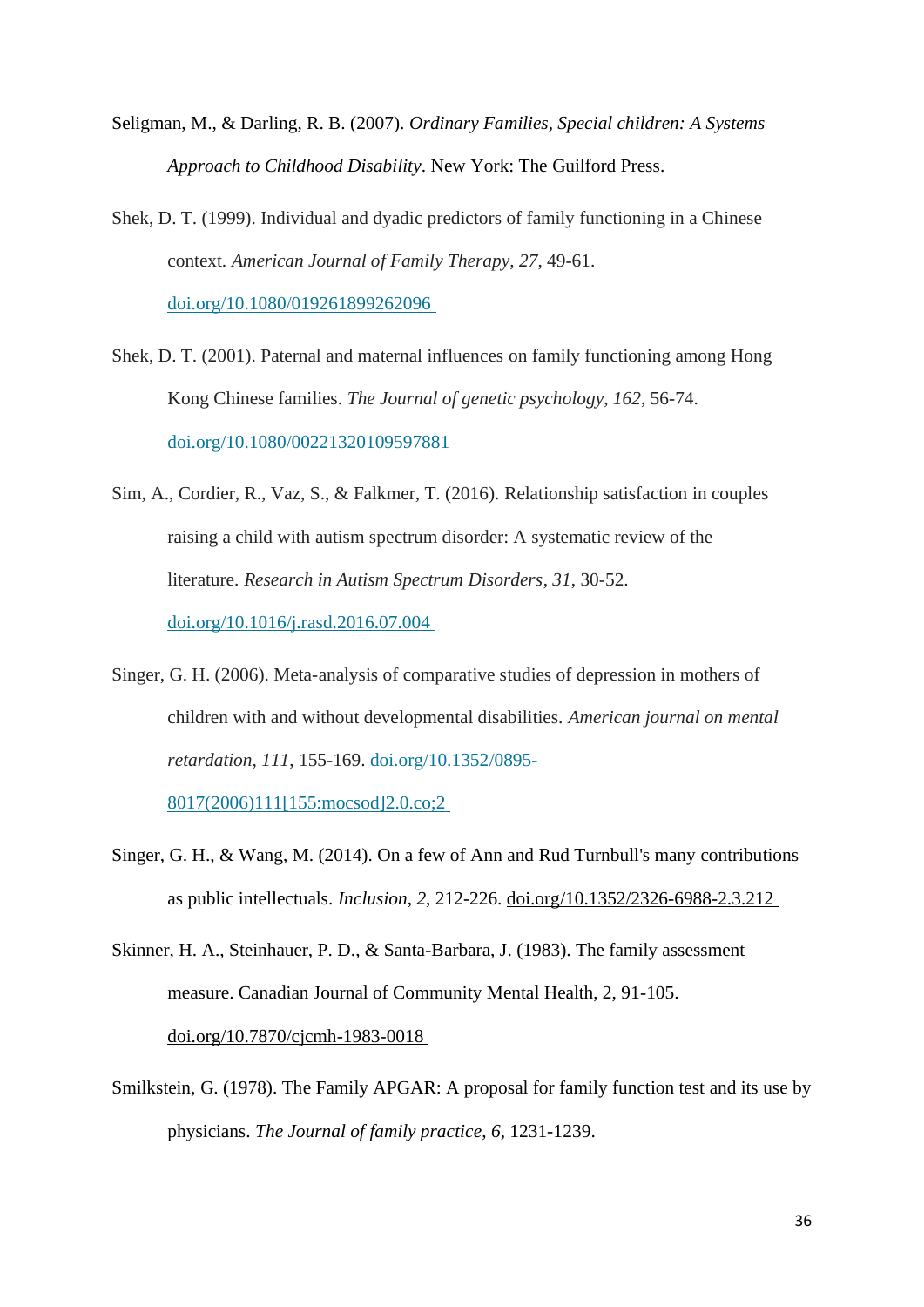- Smith-Acuña, S. (2010). *Systems Theory in Action: Applications to Individual, Couple, and Family Therapy*. New Jersey: John Wiley & Sons.
- Stoneman, Z. (2005). Siblings of children with disabilities: Research themes. *Mental retardation*, *43*, 339-350.
- Summers, J. A., Poston, D. J., Turnbull, A. P., Marquis, J., Hoffman, L., Mannan, H., & Wang, M. (2005). Conceptualizing and measuring family quality of life. *Journal of Intellectual Disability Research*, *49*, 777-783. doi.org/10.1111/j.1365- 2788.2005.00751.x
- Tonnsen, B. L., Boan, A. D., Bradley, C. C., Charles, J., Cohen, A., & Carpenter, L. A. (2016). Prevalence of autism spectrum disorders among children with intellectual disability. *American journal on intellectual and developmental disabilities*, *121*, 487- 500. [doi.org/10.1352/1944-7558-121.6.487](https://doi.org/10.1352/1944-7558-121.6.487)
- Totsika, V., Hastings, R. P., Emerson, E., & Hatton, C. (2020). Early years parenting mediates early adversity effects on problem behaviors in intellectual disability. *Child development*, *91*, 649-664. [doi.org/10.1111/cdev.13273](https://doi.org/10.1111/cdev.13273)
- Totsika, V., Hastings, R. P., Vagenas, D., & Emerson, E. (2014). Parenting and the behavior problems of young children with an intellectual disability: Concurrent and longitudinal relationships in a population-based study. *American journal on intellectual and developmental disabilities*, *119*, 422-435. doi.org/10.1352/1944- 7558-119.5.422 Trute, B. (1990). Child and parent predictors of family adjustment in households containing young developmentally disabled children. *Family Relations*, 292-297. [doi.org/10.2307/584874](https://doi.org/10.2307/584874)
- Turnbull, A. P., Summers, J. A., Lee, S. H., & Kyzar, K. (2007). Conceptualization and measurement of family outcomes associated with families of individuals with